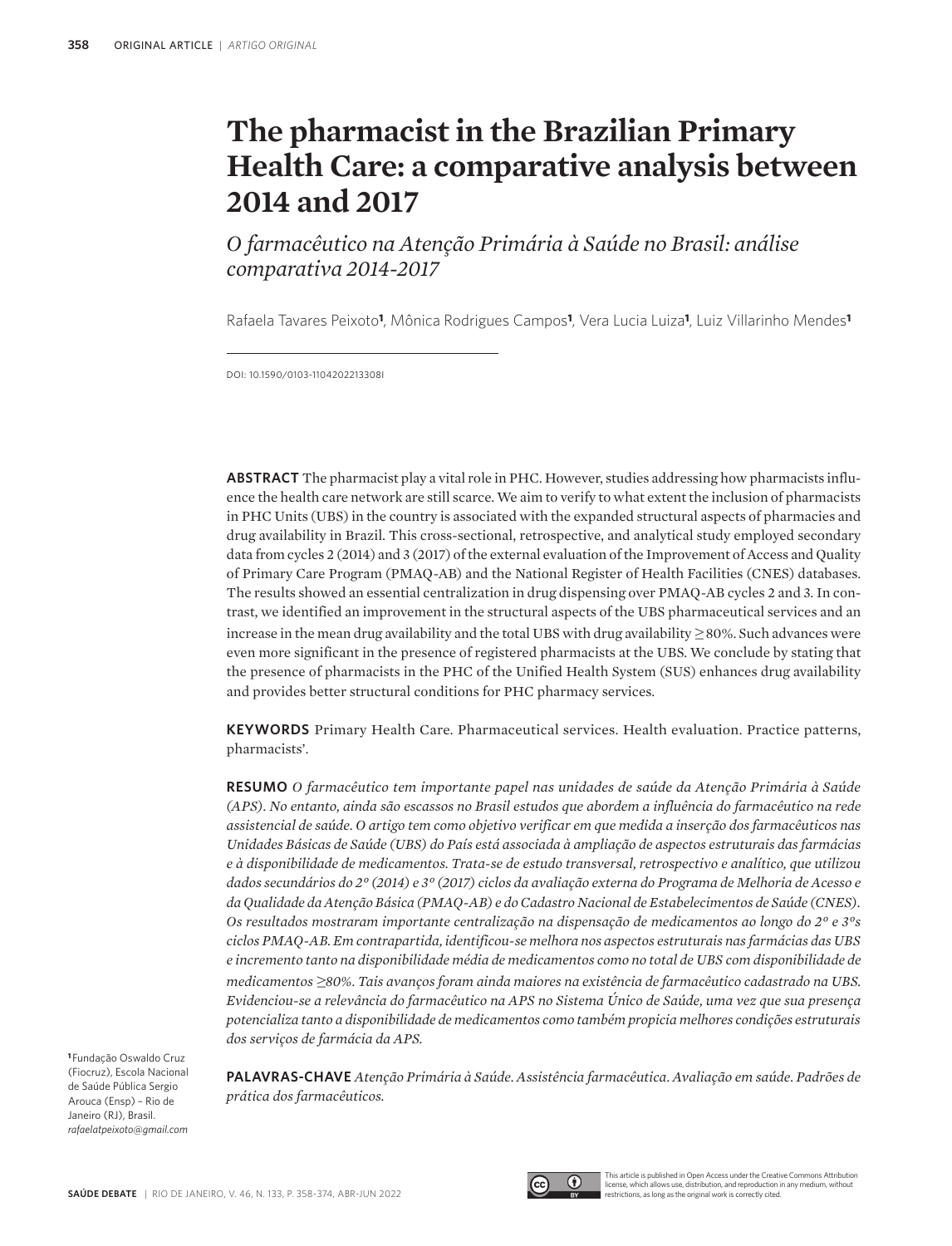#### **Introduction**

Primary Health Care (PHC) is the user's main gateway to the Unified Health System (SUS)**1**. It plays a vital role as a care coordinator and organizer of actions and services available in the health care network**2**.

PHC has had the Family Health Strategy (ESF) since 1994, initially a Program, as the primary method for its expansion, qualification, and consolidation**3,4**. The Family Health Support Centers (NASF) were established to support the incorporation of the ESF into the network and the territorialization and regionalization process. The NASFs started, among other initiatives, to include pharmacists among professionals who can compose such a team**5** to expand care comprehensiveness.

Pharmacists play a vital role in management and care in PHC. Regarding management, they can organize Pharmaceutical Care (PC) actions, promote the rational use of medicines, ensure the availability, quality, and conservation of medicines, and conduct stock control. In care, this activity is related to overseeing drug therapy, evaluating the prescription, advising the patient and his family, and disseminating information about medicines and health**6**. However, pharmacists' actions are still drug-centered and not user-oriented**7**.

Brazilian legislation determines the obligation of pharmacists to be technically responsible in all health establishments (pharmacies and drugstores) where drugs are dispensed**8**, with a few exceptions applicable to particular situations, for example, dispensaries and mobile units**9**. However, a study by Carvalho et al.**10** points out that the workforce operating in drug dispensing units in SUS primary care services was predominantly staffed with nursing technicians or assistants, followed by pharmacists.

Given the critical role of pharmacists in PHC and the low availability of studies**11** that identify how many pharmacies in PHC Units

(UBS) have pharmacists in Brazil and how these professionals influence PC actions, it is relevant to analyze the distribution of these professionals in the country. In other words, we should verify whether the decentralized services in PC have been following PHC territorialization to ensure comprehensiveness, a fundamental principle of the SUS.

This study aims to verify from national secondary databases to what extent the inclusion of pharmacists in Brazilian UBS is associated with the expanded structural aspects of pharmacies and drug availability.

### **Material and methods**

This cross-sectional, retrospective, and analytical study used secondary data from the second (2014) and third (2017) cycles of the external evaluation of the National Program for Improving Access and Quality of Primary Care (PMAQ-AB) and registration of professionals in the database of the National Registry of Health Establishments (CNES).

The variables used were selected according to the equivalence between the questions in Modules I or Electronic in the second and third cycles of the PMAQ-AB, given that both questions and answer options were changed from one cycle to another. For compatibility, detailed in Peixoto, Campos, and Luiza**12**, other pre-existing questions were used in the same module (I) or between modules (I and Electronic). Municipality characterization data (Municipal Human Development Index – MHDI and population data) were obtained from the Brazilian Institute of Geography and Statistics (IBGE)**13**.

The variable exposure, presence, or absence of the pharmacist registered at the UBS was adopted according to the professional's registration data at the CNES (December/2014 and December/2017) due to the low response rate of this variable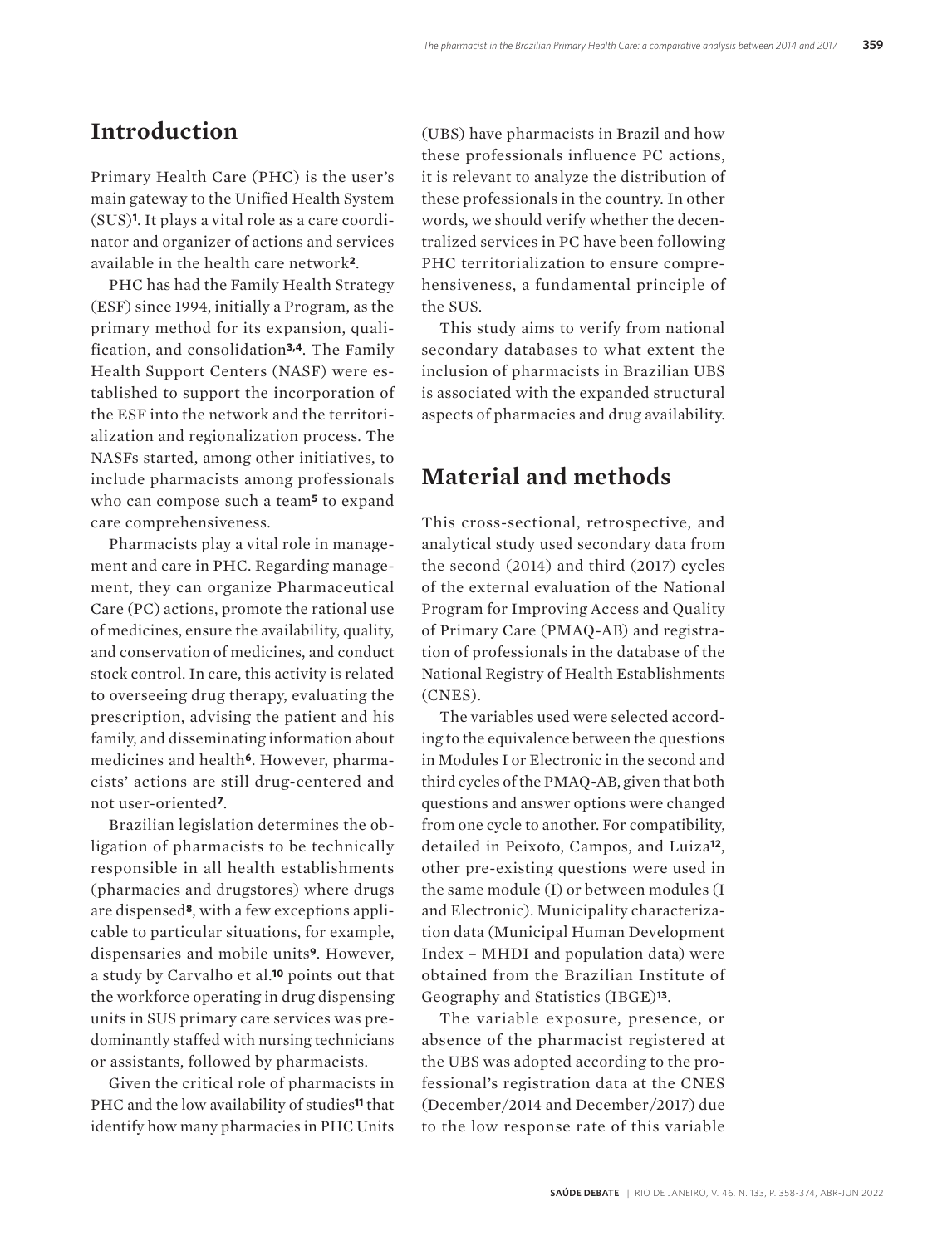in the PMAQ-AB (approximately 30%). Validation was performed between CNES and PMAQ-AB (second cycle – pharmacist dispenses) about the presence of the pharmacist, where we found 80% agreement**12**.

The characteristics of the municipalities and UBS (population size and MHDI) were the explanatory (stratification) variables. The following analysis variables were considered:

1) PC-related aspects: dispensing of medicines in general at the UBS and, if applicable, dispensing psychotropic drugs; the health unit's structural and ambiance characteristics (shown in *box 1*);

2) Drug availability: a) mean percentage of available drugs (continuous variable) and b) drug availability ≥80% and total drug availability in the pharmacological group (32 drugs divided into nine groups) in sufficient quantity (binary variables). The selection of variables related to drug availability was based on the logical model developed by Mendes et al.**4**.

The following methodological criteria were used for these variables:

a) The availability of medicines was only analyzed for UBS that reported dispensing medicines at the unit;

b) The drug was considered available when sufficient quantity in the unit was indicated; that is, according to the procedure defined by the PMAQ-AB, the drug was considered available when at least one

unit was available in the UBS, identified by the field researcher's direct observation;

c) As for psychotropics, availability was evaluated only for municipalities with no centralized dispensing of these drugs and when at least one drug from this group was available in sufficient quantity;

i. The term centralization will be used throughout the paper as a synonym for concentrating health actions and services. In particular, when referring to PHC pharmacy services. The opposite is true when we refer to the decentralization of services.

d) The drugs included in this analysis were those available in both cycles, without the issue being submitted to a draw in the second cycle. A previous definition by specialists**4** of essential drugs included in the Basic Component of Pharmaceutical Care (CBAF) in the National List of Essential Medicines (RENAME) and distributed into nine pharmacological groups was also considered;

e) Mean availability was calculated considering that this value would be equal to 100% when the 32 drugs selected in this study were available in the unit in sufficient quantity;

f) From the variable ('e') above, the cut-off point of 80% was drawn, where UBS with the availability of <80% of drugs in sufficient quantity and ≥80%**14** were grouped;

g) Availability by pharmacological group was considered total when all drugs in the group were available in sufficient quantity.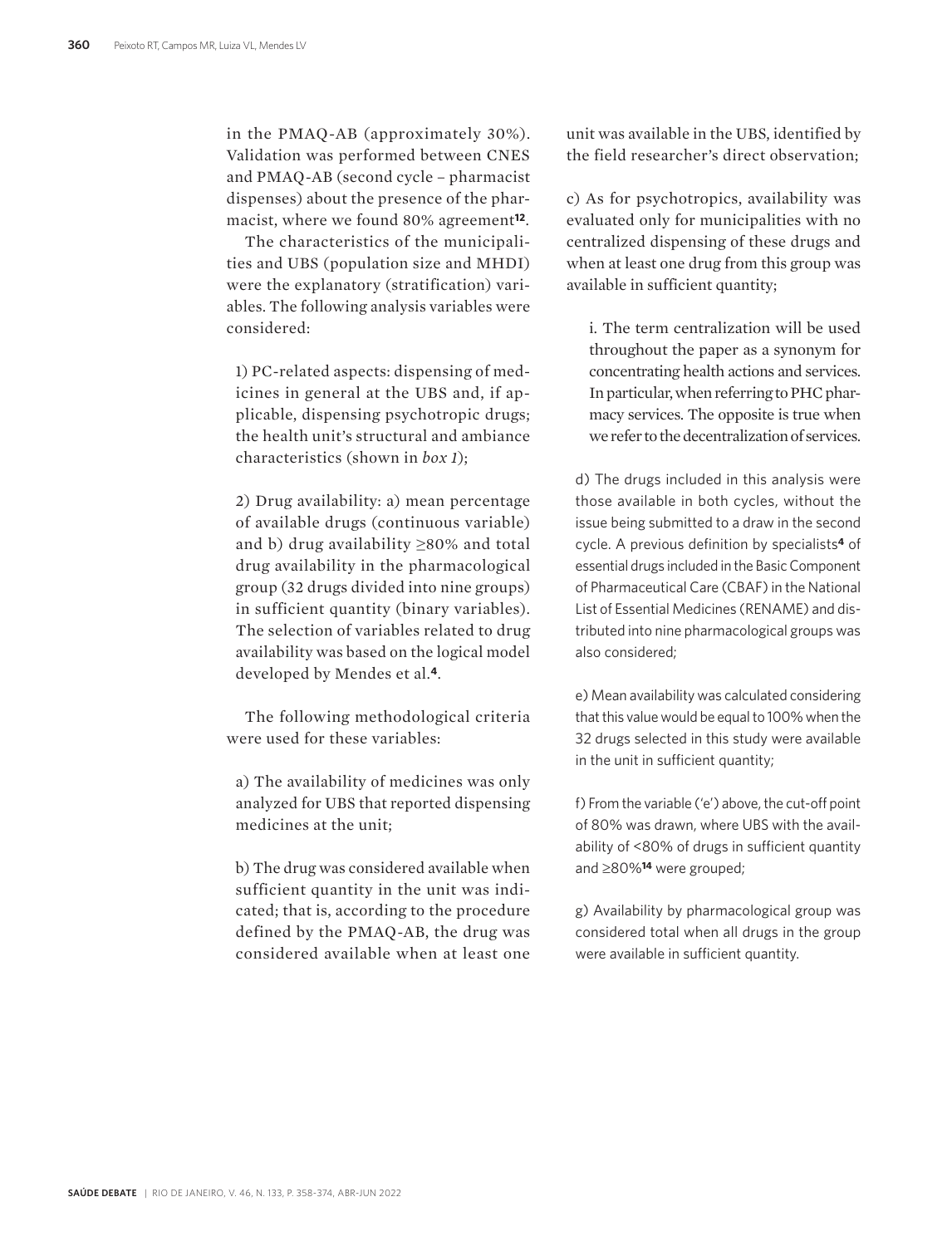#### Box 1. Equivalent variables selected in the 2nd and 3rd cycles of the PMAQ-AB, 2014 and 2017

|                                                                                                            |                                                                                                                                                                                                                  | Variable<br>Code 2nd | Variable<br>Code 3rd      |
|------------------------------------------------------------------------------------------------------------|------------------------------------------------------------------------------------------------------------------------------------------------------------------------------------------------------------------|----------------------|---------------------------|
| Subdimension                                                                                               | Variable description                                                                                                                                                                                             |                      | Cycle (2014) Cycle (2017) |
| General Identification                                                                                     | Federative Unit                                                                                                                                                                                                  | UF                   | <b>ESTADO</b>             |
|                                                                                                            | Municipality's IBGE code                                                                                                                                                                                         | <b>IBGE</b>          | <b>IBGE</b>               |
|                                                                                                            | Municipality's name                                                                                                                                                                                              | <b>CIDADE</b>        | <b>MUNICIPIO</b>          |
|                                                                                                            | National Register of Health Establishments                                                                                                                                                                       | <b>CNES</b>          | CNES_FI-<br><b>NAL</b>    |
| PHC Unit Professionals                                                                                     | No. of Pharmaceutical Professionals in the Unit                                                                                                                                                                  | 1.3.5.6              | 1.3.2.6                   |
| Health unit opening hours (2nd<br>Cycle)/Medicines part of the Basic<br>Pharmacy (3rd Cycle)               | Dispensing medications in the unit                                                                                                                                                                               | 1.8.6.6              | 1.15.1                    |
| Structural characteristics and ambi-                                                                       | Medication dispensing area                                                                                                                                                                                       | 1.10.1.8             | 1.6.2.1                   |
| ence of the health unit                                                                                    | Fractionation area                                                                                                                                                                                               | 1.10.1.9             | 1.6.2.2                   |
|                                                                                                            | Pharmacotherapeutic follow-up room                                                                                                                                                                               | 1.10.1.10            | 1.6.2.3                   |
|                                                                                                            | Medication storage room                                                                                                                                                                                          | 1.10.1.11            | 1.6.2.4                   |
|                                                                                                            | Adequate storage and packaging of medicines (clean place without mold,<br>cool and airy, the boxes are on shelves away from the wall and floor)                                                                  | 1.10.1.12            | 1.6.2.6                   |
|                                                                                                            | Computer in the pharmacy (2nd Cycle) / No. of operating computers in the<br>Pharmacy (3rd Cycle)                                                                                                                 | 1.10.1.13            | 1.6.2.7                   |
| Equipment and materials                                                                                    | Refrigerator for pharmacy (2nd Cycle) / No. of exclusive operating refrigera-<br>tors for medicines in the pharmacy (3rd Cycle)                                                                                  | 1.12.12              | 1.8.22                    |
| Medicines part of the Basic Pharmacy<br>(2nd Cycle) / Pharmaceutical Care                                  | The dispensing of medicines in the municipality is<br>decentralized? (2nd Cycle - Response by eSF)                                                                                                               | 1.18.1               | 8.1                       |
| (Electronic Module 3rd Cycle)                                                                              | The dispensing of medicines in the municipality is: Centralized/Decentralized<br>(3rd Cycle - Electronic Module - Response by municipality)                                                                      |                      |                           |
| Medicines part of the Basic Pharmacy                                                                       | Which professional dispenses the medicines in the unit?<br>The pharmacist                                                                                                                                        | 1.18.2.1             | No equiva-<br>lent        |
| Medicines part of the Basic Pharmacy<br>(2nd Cycle) / Pharmaceutical Care<br>(Electronic Module 3rd Cycle) | Is the dispensing of controlled medicines decentralized? (2nd Cycle - Re-<br>sponse by eSF) Is the dispensing of controlled medicines centralized? (3rd<br>Cycle - Electronic Module - Response by municipality) | 1.21.7               | 8.4                       |
| Medicines part of the Basic Pharmacy                                                                       | Antianemic drugs / vitamins / multivitamins / mineral salts (In sufficient<br>quantity)                                                                                                                          |                      |                           |
|                                                                                                            | Oral rehydration salts                                                                                                                                                                                           | 1.18.3/1             | 1.15.2                    |
|                                                                                                            | Ferrous sulphate                                                                                                                                                                                                 | 1.18.13/1            | 1.15.4.1                  |
|                                                                                                            | Folic acid                                                                                                                                                                                                       | 1.18.14/1            | 1.15.4.2                  |
|                                                                                                            | Anti-asthmatic drugs (In sufficient quantity)                                                                                                                                                                    |                      |                           |
|                                                                                                            | Salbutamol sulfate                                                                                                                                                                                               | 1.18.19/1            | 1.15.5.1                  |
|                                                                                                            | Beclomethasone dipropionate                                                                                                                                                                                      | 1.18.21/1            | 1.15.5.3                  |
|                                                                                                            | Hormonal contraceptive drugs/sex hormones (In sufficient quantity)                                                                                                                                               |                      |                           |
|                                                                                                            | Norethisterone Enanthate + Estradiol Valerate                                                                                                                                                                    | 1.18.26/1            | 1.15.6.1                  |
|                                                                                                            | Ethinylestradiol + Levonorgestrel                                                                                                                                                                                | 1.18.27/1            | 1.15.6.2                  |
|                                                                                                            | Medroxyprogesterone Acetate                                                                                                                                                                                      | 1.18.29/1            | 1.15.6.4                  |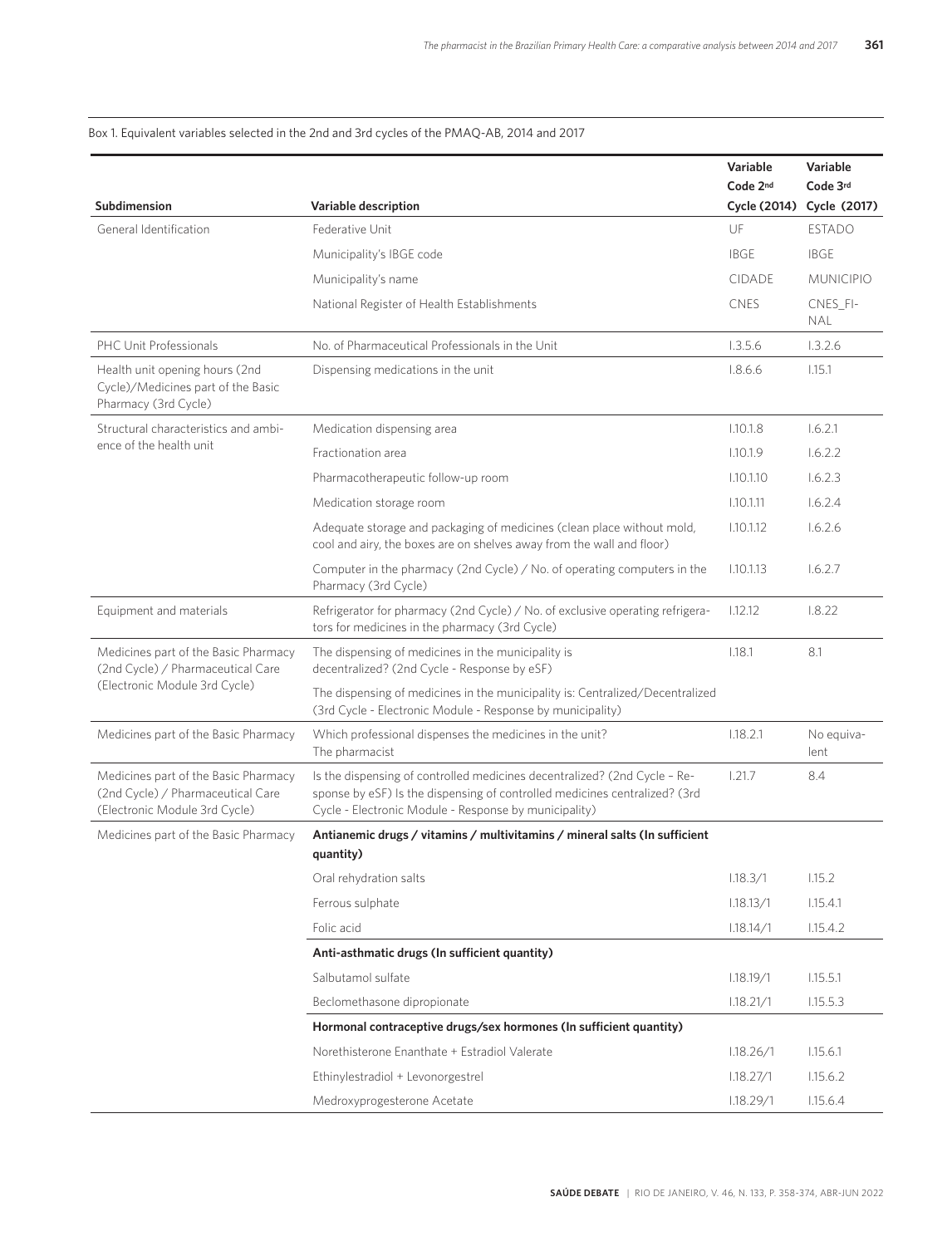Box 1. (cont.)

 $\overline{\phantom{a}}$ 

|              |                                                                  | Variable  | Variable                  |
|--------------|------------------------------------------------------------------|-----------|---------------------------|
|              |                                                                  | Code 2nd  | Code 3rd                  |
| Subdimension | Variable description                                             |           | Cycle (2014) Cycle (2017) |
|              | Antihypertensive drugs (In sufficient quantity)                  |           |                           |
|              | Captopril                                                        | 1.19.1/1  | 1.15.7.1                  |
|              | Enalapril maleate                                                | 1.19.2/1  | 1.15.7.2                  |
|              | Atenolol                                                         | 1.19.4/1  | 1.15.7.4                  |
|              | Hydrochlorothiazide                                              | 1.19.8/1  | 1.15.7.8                  |
|              | Cardiological drugs (In sufficient quantity)                     |           |                           |
|              | Propranolol hydrochloride                                        | 1.19.3/1  | 1.15.7.3                  |
|              | Simvastatin                                                      | 1.19.11/1 | 1.15.7.11                 |
|              | Antidiabetic drugs (In sufficient quantity)                      |           |                           |
|              | Glibenclamide                                                    | 1.19.20/1 | 1.15.8.1                  |
|              | Metformin Hydrochloride                                          | 1.19.21/1 | 1.15.8.2                  |
|              | NPH insulin                                                      | 1.19.22/1 | 1.15.8.3                  |
|              | Regular insulin                                                  | 1.19.23/1 | 1.15.8.4                  |
|              | Antibiotic and antifungal medicines (In sufficient quantity)     |           |                           |
|              | Amoxicillin                                                      | 1.20.1/1  | 1.15.9.1                  |
|              | Ciprofloxacin hydrochloride                                      | 1.20.2/1  | 1.15.9.2                  |
|              | Benzathine benzylpenicillin                                      | 1.20.3/1  | 1.15.9.3                  |
|              | Erythromycin stearate                                            | 1.20.11/1 | 1.15.9.11                 |
|              | Gentamicin sulfate                                               | 1.20.12/1 | 1.15.9.12                 |
|              | Sulfadiazine tablet                                              | 1.20.14/1 | 1.15.9.14                 |
|              | Fluconazole                                                      | 1.20.15/1 | 1.15.9.15                 |
|              | Miconazole nitrate                                               | 1.20.17/1 | 1.15.9.17                 |
|              | Nystatin                                                         | 1.20.19/1 | 1.15.9.19                 |
|              | Azithromycin                                                     | 1.20.20/1 | 1.15.9.20                 |
|              | Analgesic/antipyretic drugs (In sufficient quantity)             | 1.20.21/1 | 1.15.9.21                 |
|              | Ibuprofen                                                        |           |                           |
|              | Paracetamol                                                      | 1.20.23/1 | 1.15.10.2                 |
|              | Paracetamol                                                      | 1.20.24/1 | 1.15.10.3                 |
|              | Anticonvulsant / antidepressant / antipsychotic / anxiolytic and |           |                           |
|              | hypnosedative drugs (In sufficient quantity)                     |           |                           |
|              | Diazepam                                                         | 1.21.10/1 | 1.15.19.4                 |

Source: Own elaboration.

Uni, bi, and multivariate tests were performed at a 5% significance level using the SPSS V.22.0 program. Student t-test was applied for the mean difference of continuous variables (e.g., drug availability) and the Chi-square test and odds ratios (crude OR) for categorical variables (e.g., infrastructure – with refrigerator Yes/No) for both cycles (2014/2017) and pharmacist presence per the CNES (Yes/No), with a significance level of 5%.

Multivariate logistic regression was also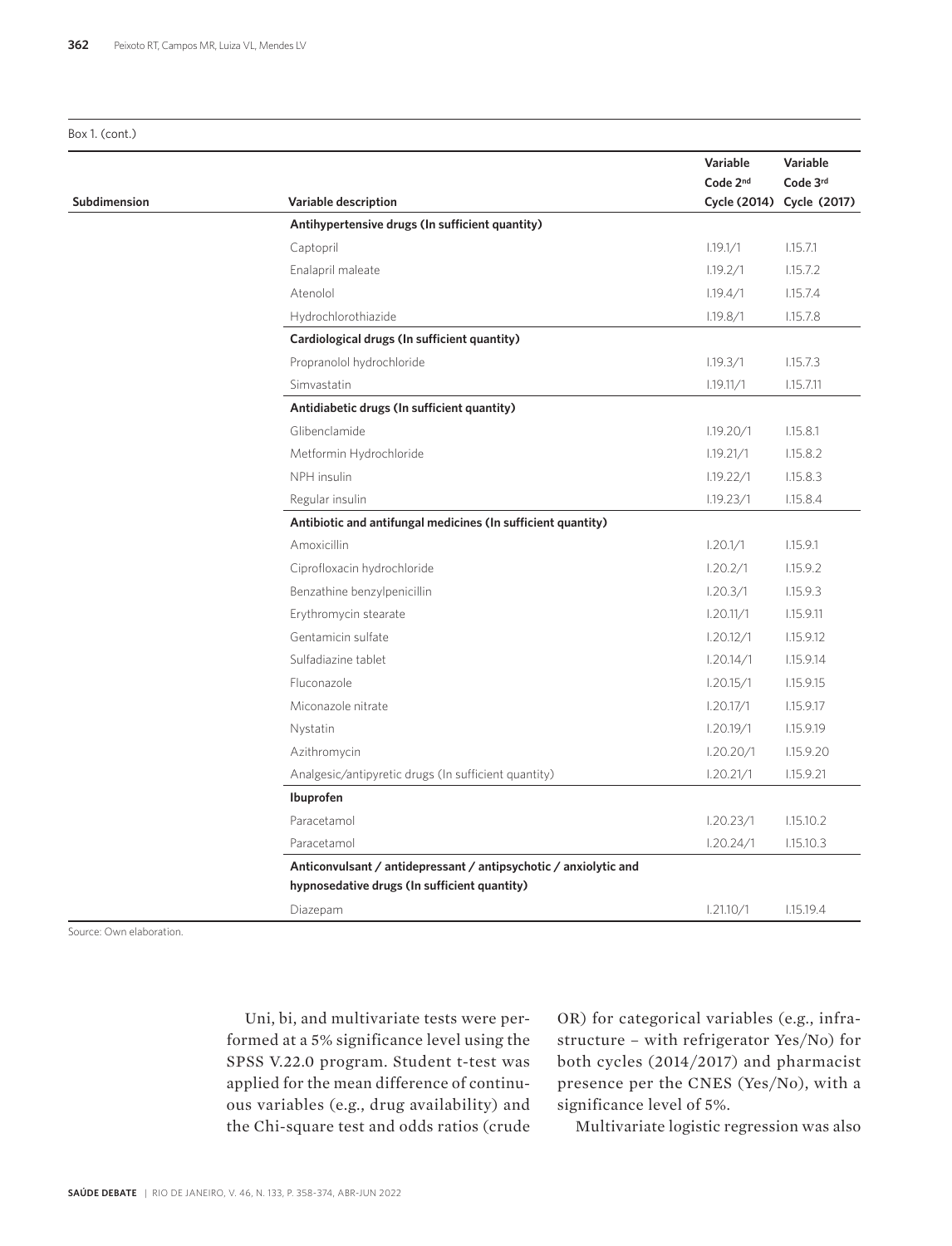performed with the outcome of the presence of pharmacists (Yes/No), evaluating the adjusted odds ratios (ORadj) regarding the structural aspects of care and availability of medicines by pharmacological group > 80%.

The study was exempted from ethical review by the Research Ethics Committee as this is public domain secondary data.

#### **Results**

Approximately 62.0% of the 38,812 UBS in Brazil registered in the first cycle of the PMAQ-AB (2012) adhered to the second cycle (2014) and 78.2% to the third cycle (2017). Regarding PC-related aspects, the proportion of UBS with medication dispensing fell from

78.1% to 66.8% in the second and third cycles. The downward trend in the third cycle against the second cycle was also observed for UBS with dispensing of psychotropic drugs and for the storage and proper packaging of drugs, respectively 16.1% and 67.6% in the second cycle and 13.1% and 56.9% in the third cycle. In contrast, improvement was observed for a UBS with a refrigerator for pharmacy and a UBS with a storage room for medicines, respectively 24.0% and 42.8% in the second cycle and 32.3% and 50.8 % in the third cycle. The indicator 'Does the pharmacist dispense medications at the unit?' was found only in the second cycle, hindering comparison. As for the presence of the pharmacist at the UBS, according to CNES data, the same proportion was found between the two cycles (*table 1*).

Table 1. Characterization of PHC Units (UBS) investigated in the 2nd and 3rd Cycles of the National Program for Improving Access and Quality of Primary Care (PMAQ-AB), 2014 and 2017

|                                                                                                                                                     |        | PMAQ 2 (2014) |        | PMAQ 3 (2017) |
|-----------------------------------------------------------------------------------------------------------------------------------------------------|--------|---------------|--------|---------------|
| <b>Variables</b>                                                                                                                                    | N      | %             | N      | %             |
| <b>General characteristics</b>                                                                                                                      |        |               |        |               |
| UBS visited (proportion against the 38,812 who joined PMAQ1)                                                                                        | 24,055 | 62.0          | 30,346 | 78.2          |
| Aspects related to pharmaceutical care                                                                                                              |        |               |        |               |
| UBS that dispensed medication *1                                                                                                                    | 18,776 | 78.1          | 20,286 | 66.8          |
| UBS that dispensed psychotropics *1                                                                                                                 | 3,882  | 16.1          | 3,976  | 13.1          |
| Medication dispensing area *                                                                                                                        | 15,737 | 65.4          | 15,497 | 51.1          |
| Fractionation area *                                                                                                                                | 3,131  | 13.0          | 4,952  | 16.3          |
| Drug therapy follow-up room *                                                                                                                       | 2,063  | 8.6           | 3,221  | 10.6          |
| Is there a computer in the pharmacy? *                                                                                                              | 5,227  | 21.7          | 8,291  | 27.3          |
| Does the pharmacist dispense medication in the unit? *                                                                                              | 3,565  | 19.9          |        |               |
| Are there pharmacists at the UBS (CNES)?                                                                                                            | 3,467  | 14.4          | 4,475  | 14.7          |
| Are medicines stored and packaged properly (clean place without mold,<br>cool and ventilated, boxes are on shelves away from the wall and floor)? * | 14,814 | 67.6          | 17,281 | 56.9          |
| UBS with refrigerator for the pharmacy *2                                                                                                           | 6,001  | 24.0          | 9,806  | 32.3          |
| UBS with storage room for medicines *2                                                                                                              | 10,303 | 42.8          | 15,412 | 50.8          |

Source: Own elaboration.

\*The sample subset of the UBS that dispensed medication was considered for these variables.

1Corresponding to the 'available drugs' category of the logical model proposed by Mendes et al. (2014)**4**.

2Corresponding to the category 'Infrastructure for storage and dispensing of medicines' of the logical model. Mendes et al. (2014)**4**.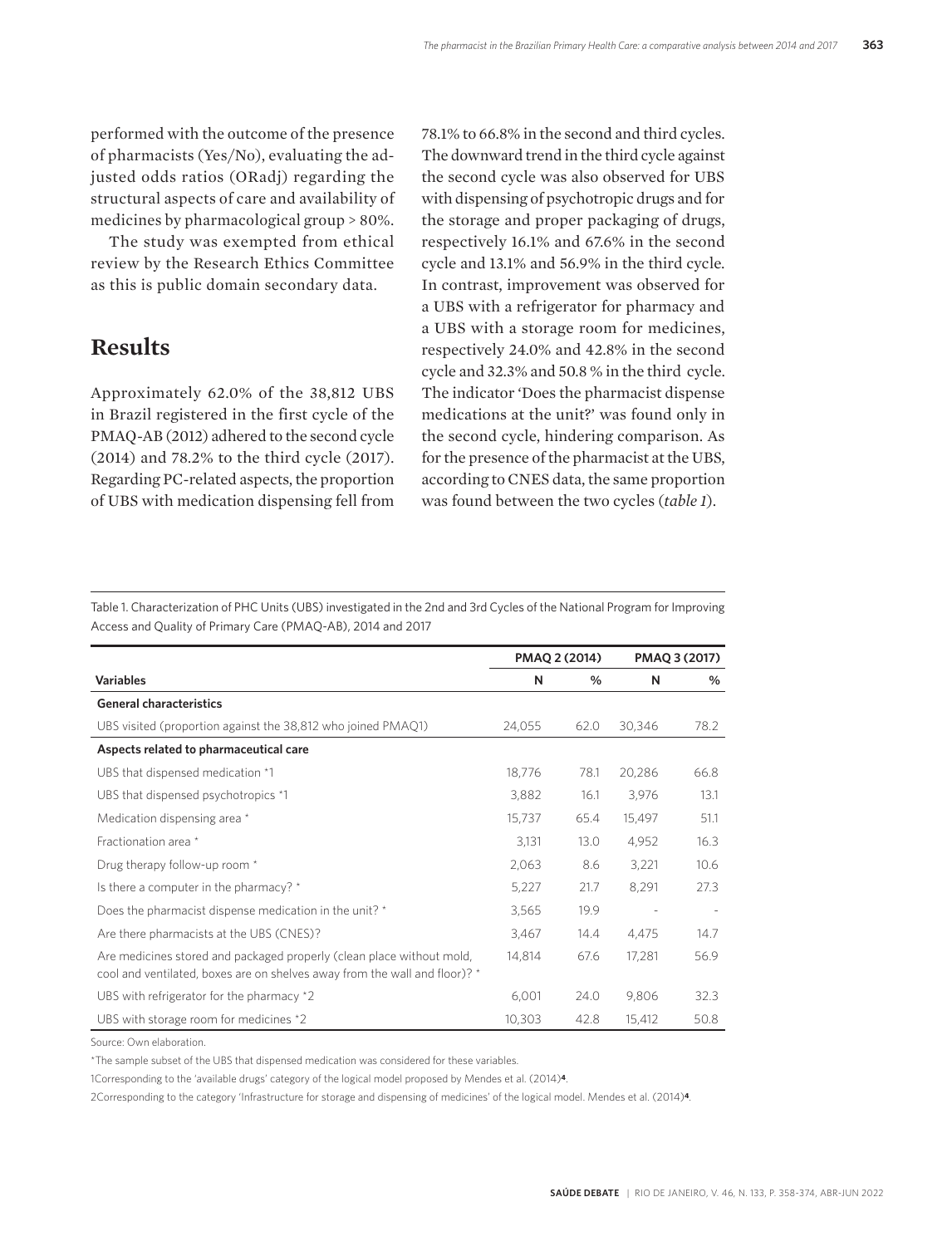The mean MHDI was stable among the different population strata, with a mean of 0.7 in the country. However, the UBS indicator/10,000 inhabitants, with a mean of 2.0, showed significant variation by population size, decreasing linearly from 4.8 for municipalities with up to 10,000 inhabitants to 0.6 for municipalities with more than 500,000 inhabitants (*table 2*).

In both cycles, the percentage of UBS that dispensed medications varied positively with size, from 68.8% to 90.1% in 2014; and from 61.3% to 84.7% in 2017, from the smallest to the largest. Still, regarding drug dispensing,

specifically for psychotropics, the highest rates in the second cycle were found at both size extremes (up to 10,000 inhabitants – 33.7%; and greater than 500,000 inhabitants – 38.2%).

In the third cycle, we observed a significant decline in the percentage of UBS with psychotropic drugs in municipalities with up to 10,000 inhabitants (from 33.7% to 6.3%) and a growth in those with more than 500,000 inhabitants (from 38.2% to 57.2%), assuming the same profile of internal distribution among the population sizes identified in the dispensing of other types of medication (linear gradient) (*table 2*).

Table 2. Characterization of the PHC Units (UBS) investigated in the 2nd and 3rd cycles of the National Program for Improving Access and Quality of Primary Care (PMAQ), by population strata of the municipality. Brazil, 2014 and 2017

|                                                    | Up to 10   | $10 - 20$               | $20 - 50$  | $50 - 100$ | $100 - 500$ | $+500$     |             |
|----------------------------------------------------|------------|-------------------------|------------|------------|-------------|------------|-------------|
| Populational strata (inhabitants)                  | thousand   | thousand                | thousand   | thousand   | thousand    | thousand   | General     |
| Total municipalities                               | 2,493      | 1,400                   | 1,042      | 325        | 245         | 38         | 5,543       |
| Total de inhabitants*                              | 12.838.821 | 19,738,829              | 31,353,194 | 22,384,297 | 48,788,676  | 58,572,721 | 193,676,537 |
| <b>UBS</b>                                         | 6,120      | 7,719                   | 9,759      | 5,116      | 6,505       | 3,593      | 38,812      |
| UBS /10.000 inhabitants                            | 4.8        | 3.9                     | 3.1        | 2.3        | 1.3         | 0.6        | 2.0         |
| Mean HDI (2010)                                    | 0.7        | 0.6                     | 0.7        | 0.7        | 0.7         | 0.8        | 0.7         |
|                                                    |            | PMAQ 2 (adhering units) |            |            |             |            |             |
| Adhering UBS                                       | 3,547      | 4,705                   | 6,180      | 3,195      | 4,074       | 2,354      | 24,055      |
| Dispensing UBS (N)                                 | 2,441      | 3,307                   | 4,794      | 2,664      | 3,449       | 2121       | 18,776      |
| Dispensing UBS (%)                                 | 68.8%      | 70.3%                   | 77.6%      | 83.4%      | 84.7%       | 90.1%      | 78.1%       |
| Dispensing UBS / 10.000 inhabitants                | 1.9        | 1.7                     | 1.5        | 1.2        | 0.7         | 0.4        | 1.0         |
| Dispensing UBS psychotropics (N)                   | 1.195      | 596                     | 455        | 254        | 483         | 899        | 3,882       |
| Dispensing UBS psychotropics (%)                   | 33.7%      | 12.7%                   | 7.4%       | 7.9%       | 11.9%       | 38.2%      | 16.1%       |
| UBS with availability of medicines ≥80% (N)        | 784        | 569                     | 647        | 405        | 693         | 774        | 3,868       |
| UBS with availability of medicines ≥80% (%)        | 32.1%      | 17.2%                   | 13.5%      | 15.2%      | 20.1%       | 36.5%      | 20.6%       |
| % UBS with pharmacists (CNES)                      | 32.4%      | 10.6%                   | 6.6%       | 7.7%       | 12.2%       | 28.4%      | 14.4%       |
|                                                    |            | PMAQ 3 (adhering units) |            |            |             |            |             |
| Adhering UBS                                       | 4,152      | 5,840                   | 7595       | 3,978      | 4,804       | 2,570      | 2,8939      |
| Dispensing UBS (N)                                 | 2,544      | 3,709                   | 5,260      | 2,928      | 3,669       | 2,176      | 20,286      |
| Dispensing UBS (%)                                 | 61.3%      | 63.5%                   | 69.3%      | 73.6%      | 76.4%       | 84.7%      | 70.1%       |
| Dispensing UBS / 10.000 inhabitants                | 2.0        | 1.9                     | 1.7        | 1.3        | 0.8         | 0.4        | 1.0         |
| Dispensing UBS psychotropics (N)                   | 263        | 492                     | 522        | 265        | 964         | 1470       | 3,976       |
| Dispensing UBS psychotropics (%)                   | 6.3%       | 8.4%                    | 6.9%       | 6.7%       | 20.1%       | 57.2%      | 13.7%       |
| UBS with availability of medicines ≥80% (N)        | 1,096      | 983                     | 1,226      | 717        | 1,090       | 883        | 6,005       |
| UBS with availability of medicines $\geq 80\%$ (%) | 43.1%      | 26.5%                   | 23.3%      | 24.5%      | 29.7%       | 40.6%      | 29.6%       |
| % UBS with pharmacists (CNES)                      | 31.7%      | 10.4%                   | 6.8%       | 7.2%       | 14.1%       | 32.2%      | 14.7%       |

Source: Own elaboration.

\*Population estimates released by the IBGE for 2014 and 2017.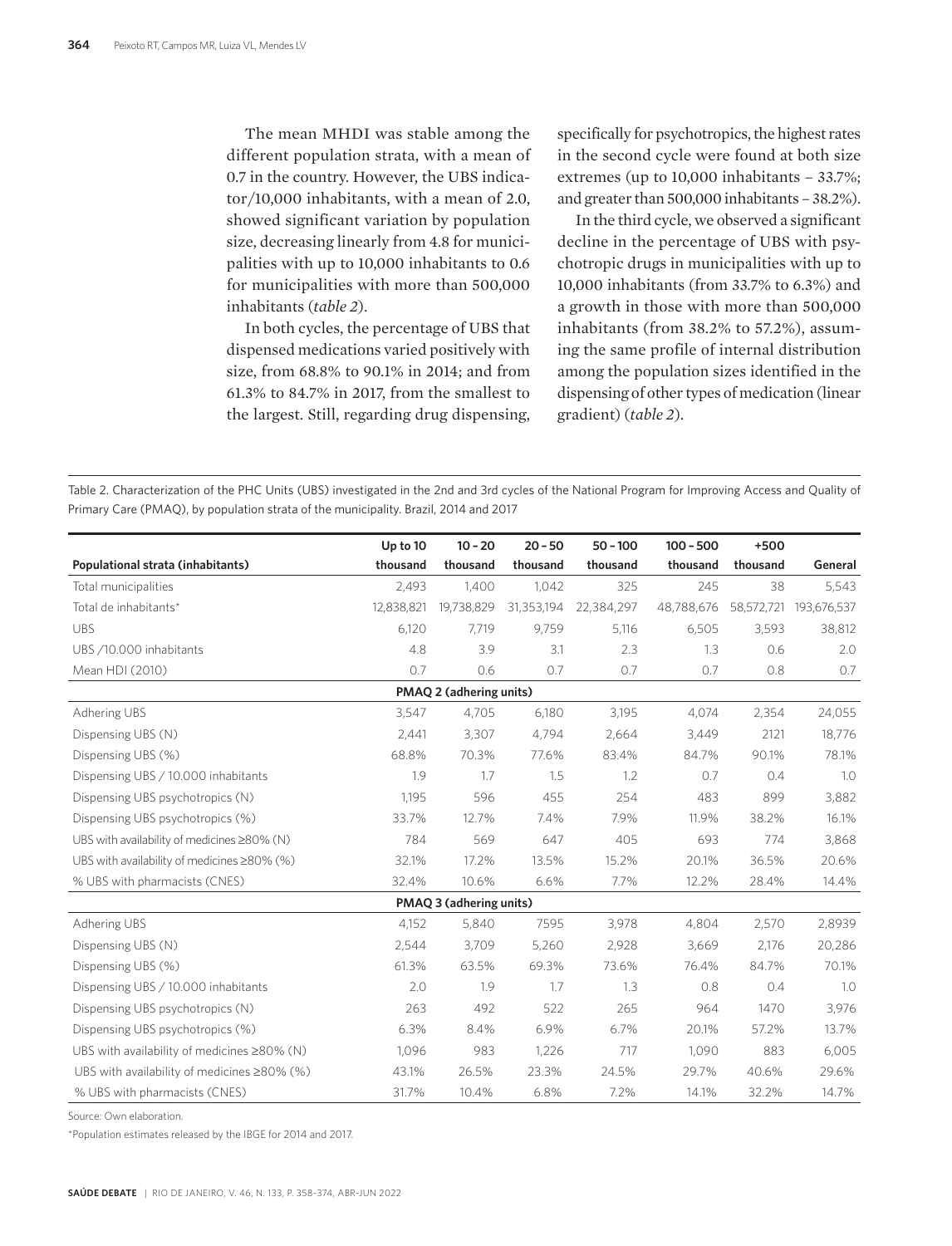The proportion of UBS with drug availability  $\geq 80\%$  was also higher in the two extremes of population size (≤ 10,000 and > 500,000 inhabitants) in both cycles. Around 10% increase was observed in the proportion of units with drug availability > 80% (ranging from approximately 20.6% to 29.6%) between cycles. The total availability of critical drugs increased by 9.2% between the two cycles (from 60.0% to 69.2%). The total availability of psychotropics decreased from 84.5% (2014) to 49.9% (2017) (*table 2*).

Regarding the presence of pharmacists at the UBS, no significant variation was identified between the years, with a Brazilian mean of 14.4% in 2014 and 14.7% in 2017. When observing such distribution among population strata, a low percentage of UBS (about 7%) with pharmacists is identified in the central strata (20,000-100,000

inhabitants), which increases (ranging from 28.4 to 32.2%) as they approach the two extremes (up to 10,000 and more than 500,000 inhabitants), in both cycles.

When stratifying the total availability of drugs by pharmacological group and population size (*table 3*), anti-infectives were identified as the drugs with the lowest availability, both in the second and third cycles (2.6 and 2.9%, respectively). This availability was even lower in 2014 in the UBS of municipalities with 50,000 to 100,000 inhabitants (1.4%). In the second cycle, the highest availability was observed for psychotropics (84.5%), followed by analgesics/antipyretics (66.6%) and antianemics (61.5%). Analgesics and antipyretics (81.7%), followed by antianemics (74.2%) and cardiological (62.3%), had the highest availability (*table 3*) in the third cycle.

Table 3. Total availability of drugs by pharmacological group and mean availability of drugs stratified by populational strata of municipality, Brazil, 2014 and 2017

|                                                      |          |           |           |                                  | Populational strata (thousands of inhabitants) |         |                                                       | 玉<br>$\overline{\mathbf{c}}$            |                          |
|------------------------------------------------------|----------|-----------|-----------|----------------------------------|------------------------------------------------|---------|-------------------------------------------------------|-----------------------------------------|--------------------------|
| Total availability by pharmacological<br>group       | Up to 10 | $10 - 20$ | $20 - 50$ | $50 - 100$                       | $100 - 500$                                    | $+ 500$ | Total<br>(adherents)                                  | pharmacist<br>Presence<br>S<br>ğ<br>the | <b>OR</b><br>(95%<br>CI  |
|                                                      |          |           |           | PMAQ 2nd Cycle - 2014 (N=18.776) |                                                |         |                                                       |                                         |                          |
| Pharmacological group                                |          |           |           |                                  |                                                |         | % UBS with full availability (in sufficient quantity) |                                         |                          |
| Antianemics/vitamins/minerals*                       | 62.3     | 62.2      | 58.7      | 58.7                             | 64.6                                           | 64.0    | 61.5                                                  | 70.5                                    | 1.6                      |
| Antiasthmatics                                       | 23.9     | 20.0      | 19.7      | 24.0                             | 28.8                                           | 45.1    | 25.5                                                  | 42.4                                    | 2.6                      |
| Contraceptives/sex hormones                          | 37.5     | 30.4      | 30.3      | 37.7                             | 44.9                                           | 61.9    | 38.5                                                  | 55.7                                    | 2.3                      |
| Antihypertensives                                    | 47.8     | 41.1      | 39.2      | 40.0                             | 42.6                                           | 40.4    | 41.5                                                  | 54.7                                    | 1.9                      |
| Antidiabetics                                        | 43.4     | 26.3      | 21.0      | 24.2                             | 33.4                                           | 49.5    | 30.8                                                  | 54.6                                    | 3.4                      |
| Anti-infectives                                      | 3.9      | 3.2       | 2.2       | 1.4                              | 1.6                                            | 4.3     | 2.6                                                   | 5.7                                     | 3.0                      |
| Analgesics / antipyretics                            | 65.2     | 63.9      | 64.0      | 65.3                             | 72.1                                           | 71.0    | 66.6                                                  | 74.6                                    | 1.6                      |
| Cardiological drugs                                  | 50.8     | 46.0      | 48.1      | 48.0                             | 54.7                                           | 48.2    | 49.3                                                  | 59.9                                    | 1.7                      |
| Psychotropics (N=3.882)                              | 92.0     | 84.7      | 78.5      | 79.1                             | 83.2                                           | 79.5    | 84.5                                                  | 88.6                                    | 1.7                      |
| Mean percentage availability of key drugs<br>(PMAQ2) | 60.5     | 57.3      | 56.6      | 59.3                             | 63.3                                           | 66.5    | 60.0                                                  | 69.7                                    | $\overline{\phantom{a}}$ |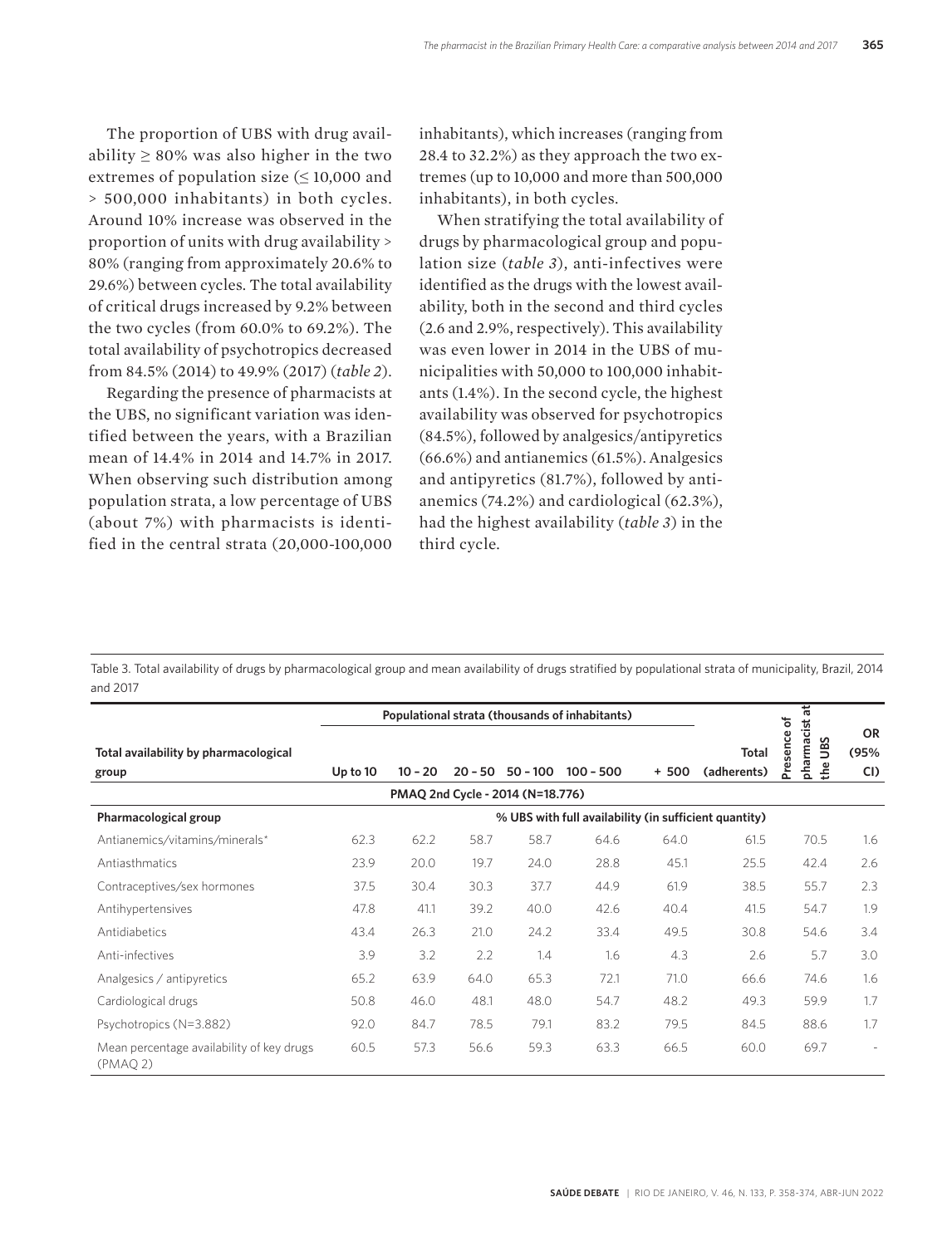#### Table 3. (cont.)

|                                                      |          |           |           |                                  | Populational strata (thousands of inhabitants) |        |                                                       | 玉                                                               |                          |
|------------------------------------------------------|----------|-----------|-----------|----------------------------------|------------------------------------------------|--------|-------------------------------------------------------|-----------------------------------------------------------------|--------------------------|
| Total availability by pharmacological<br>group       | Up to 10 | $10 - 20$ | $20 - 50$ | $50 - 100$                       | $100 - 500$                                    | $+500$ | Total<br>(adherents)                                  | sence of<br>pharmacist<br>S<br>Š<br>$\frac{e}{\hbar}$<br>ة<br>ح | <b>OR</b><br>(95%<br>CI) |
|                                                      |          |           |           | PMAQ 3rd Cycle - 2017 (N=20.286) |                                                |        |                                                       |                                                                 |                          |
| Pharmacological group                                |          |           |           |                                  |                                                |        | % UBS with full availability (in sufficient quantity) |                                                                 |                          |
| Antianemics/vitamins/minerals                        | 75.7     | 73.1      | 74.3      | 75.1                             | 73.1                                           | 74.5   | 74.2                                                  | 79.7                                                            | 1.5                      |
| Antiasthmatics                                       | 18.8     | 14.1      | 14.0      | 16.5                             | 25.3                                           | 51.7   | 21.1                                                  | 40.8                                                            | 3.4                      |
| Contraceptives/sex hormones                          | 64.3     | 59.2      | 60.8      | 63.6                             | 63.3                                           | 59.5   | 61.6                                                  | 65.2                                                            | 1.2                      |
| Antihypertensives                                    | 65.1     | 60.6      | 62.2      | 61.4                             | 57.2                                           | 58.1   | 60.8                                                  | 67.1                                                            | 1.4                      |
| Antidiabetics                                        | 58.4     | 39.9      | 35.9      | 37.7                             | 43.7                                           | 61.0   | 43.8                                                  | 61.9                                                            | 2.4                      |
| Anti-infectives                                      | 4.0      | 3.2       | 2.5       | 2.8                              | 1.7                                            | 3.9    | 2.9                                                   | 5.5                                                             | 2.5                      |
| Analgesics / antipyretics                            | 84.3     | 81.6      | 81.3      | 83.0                             | 79.5                                           | 81.8   | 81.7                                                  | 87.2                                                            | 1.6                      |
| Cardiological drugs                                  | 64.5     | 59.5      | 62.5      | 62.6                             | 61.7                                           | 64.7   | 62.3                                                  | 69.8                                                            | 1.5                      |
| Psychotropics (N=3.976)                              | 63.9     | 49.0      | 41.6      | 52.1                             | 39.6                                           | 57.0   | 49.9                                                  | 73.7                                                            | 4.5                      |
| Mean percentage availability of key drugs<br>(PMAO3) | 73.6     | 67.7      | 67.2      | 68.1                             | 69.2                                           | 72.9   | 69.2                                                  | 77.9                                                            |                          |

Source: Own elaboration.

\*p-value > 0.05 Chi-square test. For all other drug groups p-value < 0.05.

Regarding drugs for the treatment of Noncommunicable Diseases and Disorders (DANT), antihypertensive, antidiabetic, and cardiological drugs showed a significantly higher availability between cycles (ranging from 41.5%, 30.8%, and 49.3% to 60.8%, 43.8%, and 62.3%, respectively) (*table 3*).

We identified a substantial variation in the availability of antiasthmatics, contraceptives, and antidiabetics in the second cycle, by population size, repeated in the third cycle, except for contraceptives, which become equally distributed among different population sizes (*table 3*).

It is interesting to observe that, in both cycles, both for the general mean and all pharmacological groups, availability was higher with the presence of a registered pharmacist in the unit. The mean availability of crucial medicines ranged from 60.0% to 69.2% between the second and third cycles,

reaching 69.7% and 77.9%, respectively, with the presence of a registered pharmacist at the UBS. In the second cycle, the difference reached almost 24% for antidiabetics (30.8%, the general mean, and 54.6%, the mean with the presence of a registered pharmacist – OR: 3.4), about 17% in the contraceptive and antiasthmatic group (from 38.5% and 25.5%, it reached 55.7% and 42.4% in the presence of the registered pharmacist, respectively – OR: 2.3 and OR: 2.6). In the third cycle, the psychotropic medication group stands out, reaching 73.7% with the presence of a registered pharmacist at the UBS (about 24% higher than the general group mean; OR: 4.5). Additionally, in 2017, the antidiabetic and antiasthmatic groups stand out – they hiked from 43.8% and 21.1% to 61.9% and 40.8% (OR: 2.4 and 3.4, respectively) with the presence of a registered pharmacist at the UBS (*table 3 and table 4*).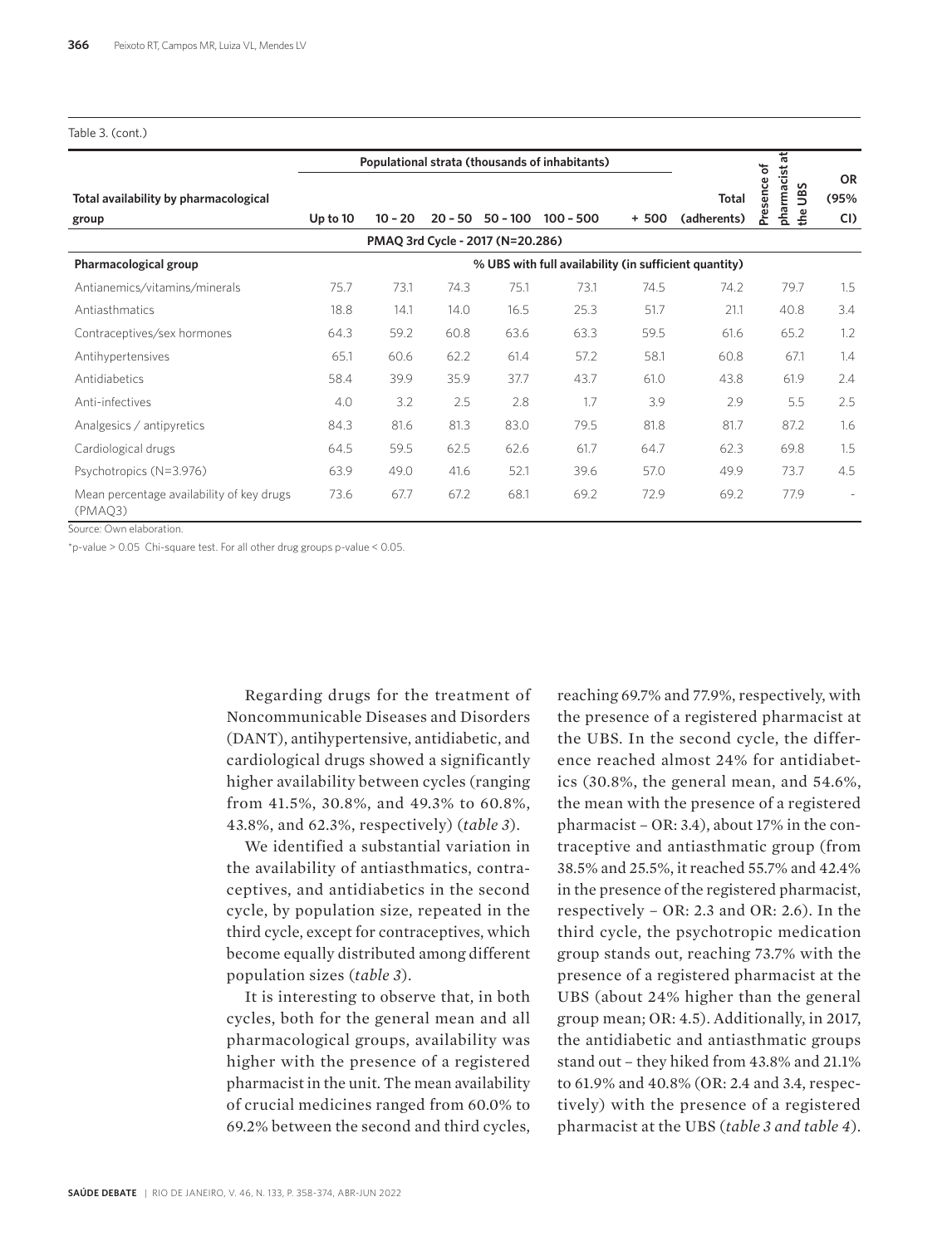Table 4. Association between the presence of pharmacists and structural aspects of UBS adherence to PMAQ 2 and 3 and availability of medicines. Brazil, 2014 and 2017

|                                                 |                           | PMAQ-AB 2nd CYCLe - 2014 |                                      |                                |                           |                    |                                      | PMAQ-AB 3rd CYCLE-2017         |  |  |  |
|-------------------------------------------------|---------------------------|--------------------------|--------------------------------------|--------------------------------|---------------------------|--------------------|--------------------------------------|--------------------------------|--|--|--|
|                                                 |                           |                          | Presence of pharmacist registered at | <b>UBS - CNES</b>              |                           |                    | Presence of pharmacist registered at | <b>UBS - CNES</b>              |  |  |  |
| <b>Indicators</b>                               | pharmacists<br>N UBS with | $N(\%)$                  | OR <sup>1</sup> (95% CI)             | ORadj <sup>2</sup><br>(95% CI) | pharmacists<br>N UBS with | $N(\%)$            | OR1 (95% CI)                         | ORadj <sup>2</sup><br>(95% CI) |  |  |  |
| Drug dispensing area                            | 2986                      | 2767<br>(92.7%)          | 3.04<br>$(2.63 - 3.51)$              | 1.23<br>$(1.09 - 1.38)$        | 3548                      | 3268<br>$(92.1\%)$ | 4.59<br>$(4.04 - 5.21)$              | 2.02<br>$(1.73 - 2.35)$        |  |  |  |
| Fractionation area                              | 2986                      | 590<br>$(19.8\%)$        | 1.35<br>$(1.22 - 1.49)$              | $1.06***$<br>$(0.94 - 1.19)$   | 3548                      | 887<br>$(25.0\%)$  | $1.08***$<br>$(0.99 - 1.17)$         | 1.40<br>$(1.26 - 1.55)$        |  |  |  |
| Drug therapy follow-up room                     | 2986                      | 528<br>(17.7%)           | 2.19<br>$(1.96 - 2.44)$              | 1.27<br>$(1.12 - 1.44)$        | 3548                      | 960<br>$(27.1\%)$  | 2.46<br>$(2.25 - 2.68)$              | 1.64<br>$(1.47 - 1.82)$        |  |  |  |
| UBS with storage room for medicines             | 2986                      | 2070<br>(69.3%)          | 2.26<br>$(2.08 - 2.46)$              | 1.15<br>$(1.05 - 1.26)$        | 3548                      | 2983<br>(84.1%)    | 2.03<br>$(1.84 - 2.23)$              | 1.29<br>$(1.15 - 1.45)$        |  |  |  |
| Are medicines safely stored and pack-<br>aged*? | 2958                      | 2501<br>$(84.6\%)$       | 1.76<br>$(1.58 - 1.96)$              | $1.09***$<br>$(0.98 - 1.21)$   | 3469                      | 3220<br>$(92.8\%)$ | 1.61<br>$(1.40 - 1.84)$              | $1.11***$<br>$(0.95 - 1.30)$   |  |  |  |
| Is there a computer in the pharmacy?            | 2986                      | 2024<br>$(67.8\%)$       | 8.49<br>$(7.79-9.26)$                | 4.07<br>$(3.69 - 4.49)$        | 3469                      | 2883<br>$(83.1\%)$ | 9.32<br>$(8.48 - 10.25)$             | 5.03<br>$(4.55 - 5.57)$        |  |  |  |
| UBS with refrigerator for the phar-<br>macy     | 2986                      | 2003<br>$(67.1\%)$       | 6.61<br>$(6.07 - 7.19)$              | 2.60<br>$(2.36 - 2.87)$        | 3548                      | 2744<br>(77.3%)    | 6.17<br>$(5.67 - 6.72)$              | 2.71<br>$(2.46 - 2.98)$        |  |  |  |
| % UBS with availability > 80%                   | 2986                      | 1377<br>$(46.1\%)$       | 4.57<br>$(4.20 - 4.98)$              | 1.79<br>$(1.62 - 1.97)$        | 3548                      | 1942<br>(54.7%)    | 3.79<br>$(3.51 - 4.08)$              | 1.86<br>$(1.71 - 2.03)$        |  |  |  |

Source: Own elaboration.

\* Clean place without the presence of mold, cool and airy, the boxes are on shelves away from the wall and floor.

1 Crude Odds Ratio.

2 Odds Ratio adjusted by logistic regression.

 $*$ \*p-value > 0.05.

Considering those with a registered pharmacist, 92.7% of the units in the second cycle had a medication dispensing area – with no significant variation in the third cycle (92.1%). Regarding the units that had medicines stored and conditioned properly and a storage room for medicines, we observed an increase from 84.6% to 92.8% and from 69.3% to 84.1%, respectively, between cycles.

The likelihood ( $p \ge 0.05$ ) of medication availability being > 80% was 4.57 times in 2014 when there was a pharmacist at the units (ORadj=1.79) and 3.79 in 2017 (ORadj=1.86). A similar effect was observed for the other indicators, where the presence of pharmacists was associated, for example, with the existence of a computer (ORadj= 4.07, in 2014; ORadj=5.03, in

2017) and a refrigerator in the pharmacy (ORadj=2.60 – in 2014; ORadj=2.71 – in 2017) (*table 4*). However, the association between the presence of pharmacists at the UBS and the adequate storage and packaging of medicines in the two cycles was not statistically significant ( $\alpha$ =0.05) when the multivariate logistic regression was performed.

#### **Discussion**

In general terms, we noted a trend towards centralizing drug dispensing throughout the second and third cycles, especially psychotropics. On the other hand, we observed an improvement in the structural profile of UBS pharmacy services and an increase both in the mean availability of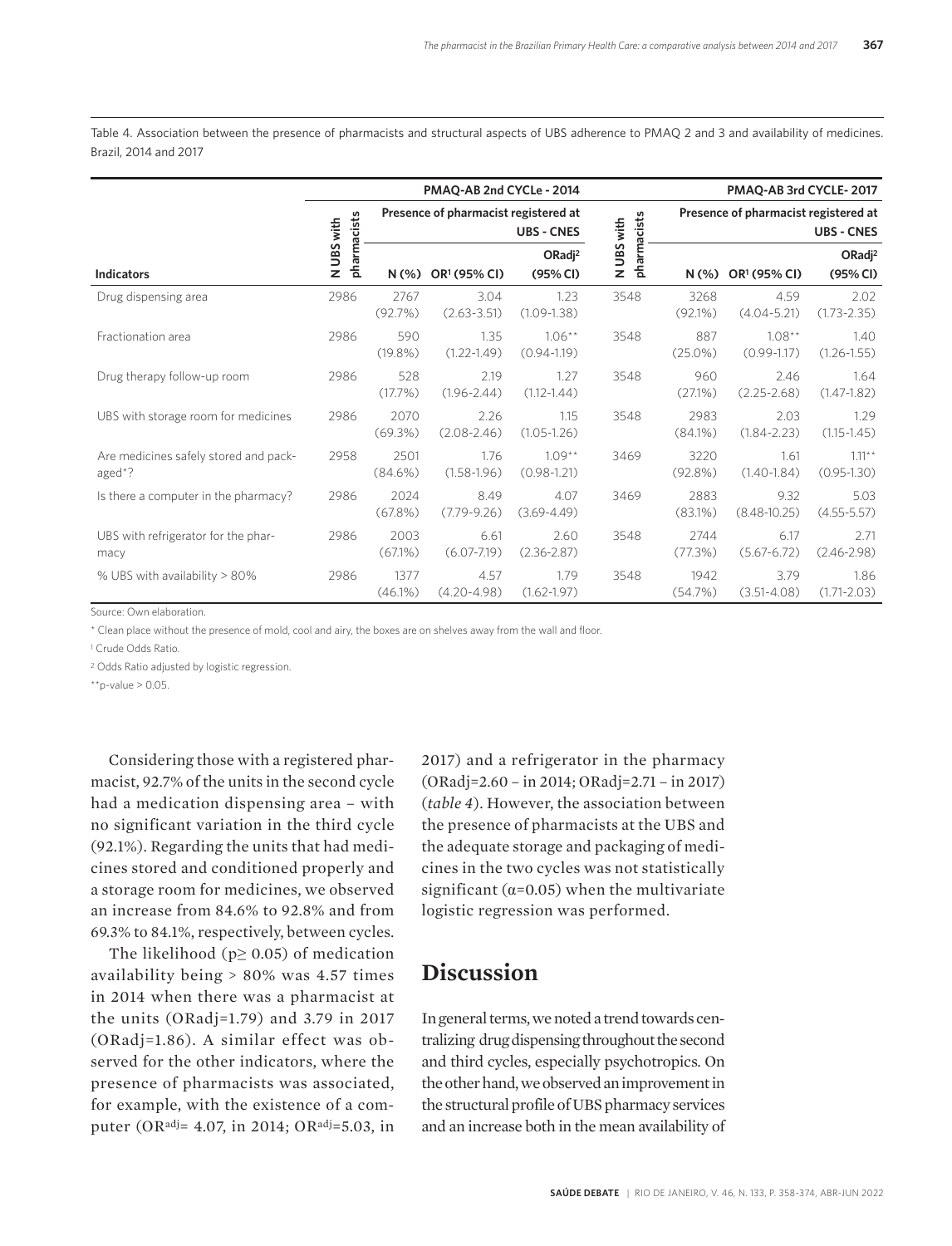medicines and the total of UBS, with the availability of medicines ≥80%. These advances were even more significant in the presence of registered pharmacists at the UBS.

The centralized drug dispensing observed in the third cycle was even more pronounced than in previous cycles, both in the second cycle, addressed in this work, and the first cycle, in which 24.7% of the UBS were not dispensing drugs**4**, which brings a substantial potential impact on users if it is not accompanied by strategies that guarantee geographic accessibility and PC interaction with other PHC health actions. The patient's access to comprehensive care as recommended by PHC**15** will be impaired without such care.

Several factors can lead to concentrating drug dispensing in one or more specific health units or even in an isolated location (own building). Regulatory aspects and the low perception of managers regarding the role of pharmacists in the proper drug management and the user care process can be significant limiting factors to realizing the decentralization of pharmacy and drug dispensing services.

On the other hand, we should consider that, in some contexts, centralization may indeed be linked to the adequacy of the service and rational management of medicines and supplies (and of the PC itself ), with an improved physical structure for storage, drug dispensing**4**, and assurance of drug availability and qualified professionals. This is the case, for example, of the Rede Farmácia de Minas (RFM) Program, where the concentration of dispensing was applied, achieving organizational advantages**16**.

The RFM Program was implemented in 2008 in the public pharmacy network in Minas Gerais. Besides centralizing the offer, it focused on concentrating investments to structure the units, training pharmaceutical professionals, streamlining its computerized PA management, securing continuous and regular drug supply, and promoting rational use**16,17**.

Furthermore, Leite et al.**15** identified a better structural profile, with more significant physical space, extended service hours, and greater availability of professionals, when exclusively for the service in isolated pharmacy models.

Regarding the supply of psychotropic drugs (subject to special control), this centralization was even more pronounced than other drugs. It is worth mentioning the fact that the number of UBS with psychotropics dispensed follows the presence of a registered pharmacist at the unit, according to the population size, which is possibly due to the current regulatory requirements that, besides those regarding the physical area segregated for the storage of these drugs, determine that such items can only be dispensed in units with a pharmacist in charge. Thus, centralization could be related to the pressure for the pharmacist's presence exerted by the Pharmacy Councils to comply with current regulations.

However, drugs subject to special control were identified in units that did not have a pharmacist, which raises an alert, since this legal requirement aims, among other things, to contain the indiscriminate and abusive use of drugs with a high risk of dependence. It is noteworthy that this aspect could be related to the presence of such drugs in emergency carts, which, even so, is insufficient to justify the discrepancy in the behavior of this indicator among the units studied.

The difficult access to medicines from the user's perspective was pointed out in a diagnosis conducted by the Regional Council of Pharmacy of Rio de Janeiro (CRF-RJ) and the Municipal Health Secretariats of Rio de Janeiro (Municipal Councils of Health Secretariats of Rio de Janeiro – COSEMS-RJ), due to the centralization of its dispensation because of CRF-RJ fines. On the other hand, from the perspective of municipal management, the difficulty/impediment of new recruitments is evidenced due to the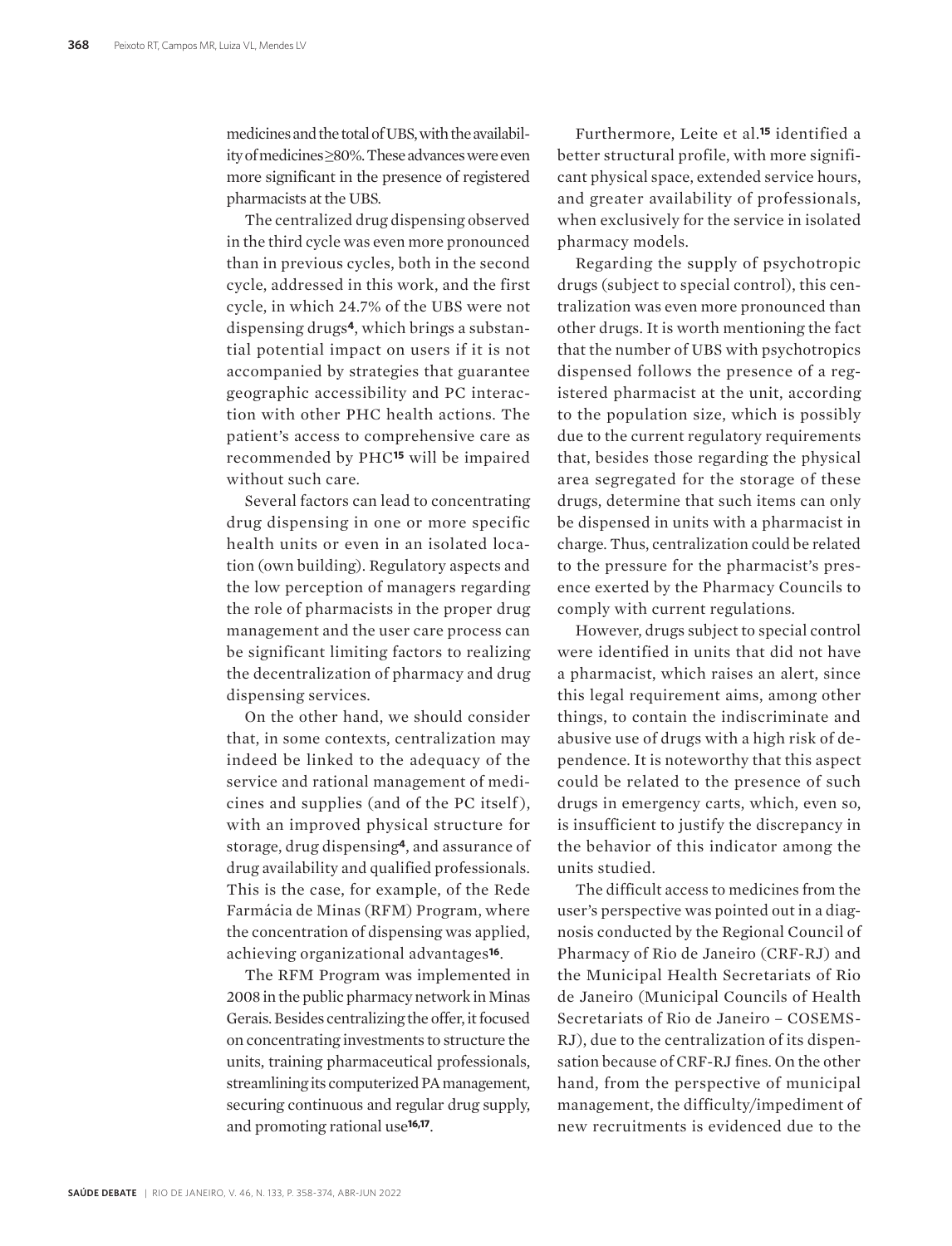limit imposed by the Fiscal Responsibility Law, thus restricting the possibility of expanding the number of pharmacists in the municipalities**18**.

It is worth noting that the pharmacist plays an important role within the PHC in technical-management activities to secure regular supply, adequate packaging, and availability of essential medicines, and clinical activities, focused on the patient, family members, and integration with the multidisciplinary team, to promote the appropriate use of medication, medication adherence, and the prevention of drug-related problems**19-22**. In this sense, Lima et al.**23** pointed out that professionals who dispense drugs were 1.82 times more likely to guide how to use medications in units with a full-time pharmacist.

Nevertheless, we observed a reduced percentage of pharmacists working in PHC in 2014 and 2017 and an unequal distribution by population stratum. Similar results were also found by Carvalho et al.**10** when evaluating the workforce in drug dispensing units by region of the country.

In an analysis of the PC in the 30 years of the SUS, Bermudez et al.**24** highlighted that, even with all the efforts made over the last three decades, there are still critical situations in the scope of PC's human resources, such as the concentration of pharmacists in the capitals and inadequate structures of pharmacy services and lack of adequate staff.

Our findings converged with the previous studies**4,25** and showed deficiencies in structural aspects, especially infrastructure, which is a highly troubling fact that directly reflects on the proper storage and, thus, the assurance of the quality, safety, and efficacy of the medicines dispensed. We should highlight that, for example, human insulins, essential drugs in the management of type 1 and type 2 diabetes (insulin-dependent), and that must be available in PHC, are thermolabile and require refrigeration to maintain their pharmaceutical properties**25**.

While generally unsatisfactory, the structural aspects were considerably better in units with registered pharmacists, reinforcing the importance of their work in pharmacy services (ORadj ranging from 1.06 to 4.07).

Regarding the mean drug availability, the result found in the second cycle (60%) was similar to that observed in the first cycle (58.5%)**4** and the National Survey on Access, Use and Promotion of Rational Use of Medicines in Brazil (PNAUM) (62.5%)**26**. On the other hand, the third cycle improved significantly against the previous cycles (69.2%), albeit lower than the findings of countries such as Nicaragua (73.7%) and Honduras (79.2%)**27** and the recommended by the WHO in PHC (≥80%)**28**.

Although the increase of almost ten percentage points (p.p.) (from 20.6 to 29.6%) in the total of UBS with drug availability  $\geq$ 80% should be highlighted, Brazil still must advance in strategies to achieve this goal. Once again, pharmacists' positive influence is highlighted since, with these professionals, the number of UBS with drug availability ≥80% hiked from 20.6% to 46.1% in 2014 and from 29.6% to 54.7% in 2017.

The improvements found in the drug groups for DANT and the results of the low availability of anti-infectives are aligned with the data in the PNAUM**29**. According to the research, higher proportions of drugs for chronic conditions, such as hypertension and diabetes, were obtainable in the SUS, while drugs for acute events such as infections, pain, and fever were in the group whose priority acquisition was through outof-pocket payment**29**. However, unlike the results of PNAUM**29**, our study showed high availability of analgesics/antipyretics.

The increased availability of drugs, both in general terms and for drugs intended for DANT, with the improved monitoring of chronic conditions and the advance in ESF coverage, may be associated with declining hospitalizations for PHC-sensitive conditions**30**.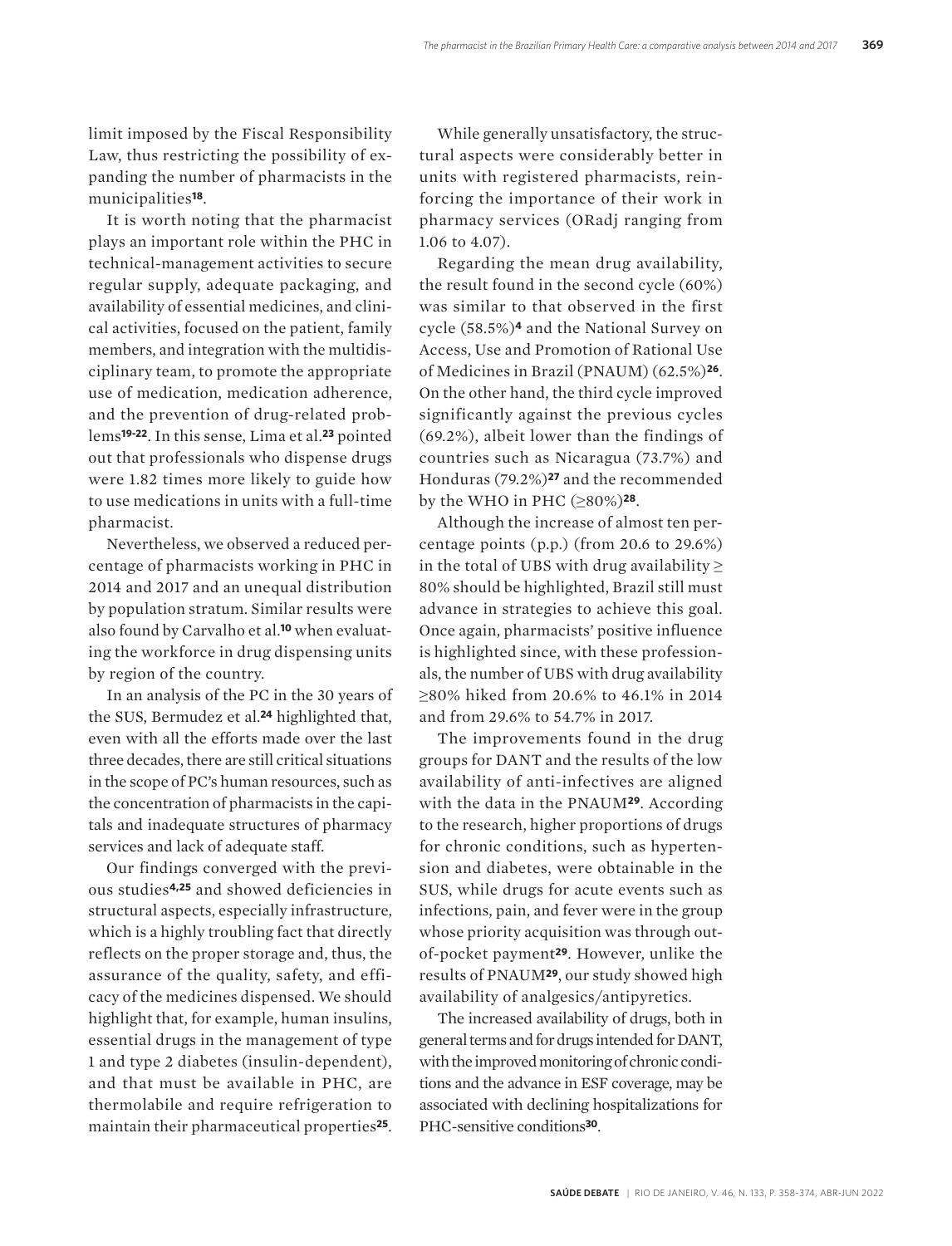Interesting results can be observed concerning population size. Regarding the mean availability of critical medicines (without herbal medicines), the results of the second cycle-2 were similar to those found by Mendes et al.**4**: greater availability in strata with more than 100,000 and 500,000 inhabitants**4**, which the greater economy of scale can explain due to population size and better efficiency of large centers compared to small municipalities**31**.

However, despite the difficulties expected for small municipalities, due to aspects such as the high turnover of professionals and low tax revenue**31**, the third cycle witnessed a significant improvement in the availability of critical drugs in municipalities with up to 10,000 inhabitants (up from 59.9% in the first cycle to 73.6% in the third cycle). Centralized drug dispensing in these municipalities may have positively influenced the concentration of efforts to ensure their availability. Furthermore, it may also be associated with federal financial incentives aimed at poor or impoverished municipalities with lower demographic densities, such as the National Program for the Qualification of Pharmaceutical Care (QUALIFAR-SUS), established to contribute to the improvement, implementation, and integration of PC activities in health care networks**32**.

The collection capacity of the municipalities and their respective health expenditures may also be reflected in the results found here. Araújo et al.**33** found that municipalities with up to 20,000 inhabitants had higher per capita expenditures for most of the components they studied, including drug expenditure; approaching the median expenditure of municipalities with more than 100,000 inhabitants, which concentrate a more specialized health service network. In line with this, Vieira and Zucchi**34** also observed an inverse relationship between per capita drug expenditure and the municipality's population. Among the hypotheses raised, the authors point out that the most

plausible would be a different power and purchase scale**34**.

Regarding the total drug availability by pharmacological group in the second and third cycles, similar to the first cycle**4** in some aspects, there is greater availability of antihypertensive drugs in municipalities with up to 10,000 inhabitants. At the same time, antidiabetics and anti-infectives were more available at the population extremes and lower in the central strata, aligned with the findings of Miclos, Calvo, and Colussi**31**.

Salazar, Campos, and Luiza**35** point out a high percentage of Family Health teams (eSF) that develop family planning actions (from 88.3% to 96.3%, from the lowest to the highest population strata, respectively). However, our study found that the availability of contraceptives does not accompany this offer of services, which may harm the consolidation of the strategies outlined. We observed an essential improvement in the availability of this group of drugs in the third cycle compared to the second and the first cycle**4**. The study by Mattos et al.**36** presents the report of a municipal manager who points out the difficulties in supplying contraceptives throughout 2013, corroborating our findings from the second cycle. Knowing that these are medicines acquired by the Ministry of Health, we assume that the improved availability throughout the third cycle may be associated with the improvement in the procurement process by that body.

## **Final considerations**

This study had limitations, mainly because the PMAQ-AB was a voluntary adherence program. Thus, although it reached a broad coverage of municipalities with contracted teams, respectively 93.5% and 95.6% in 2014 and 2017, it did not cover all Brazilian UBS. The number of losses in completing the PMAQ-AB variable related to the number of pharmacists in the unit (*box 1*) is also worth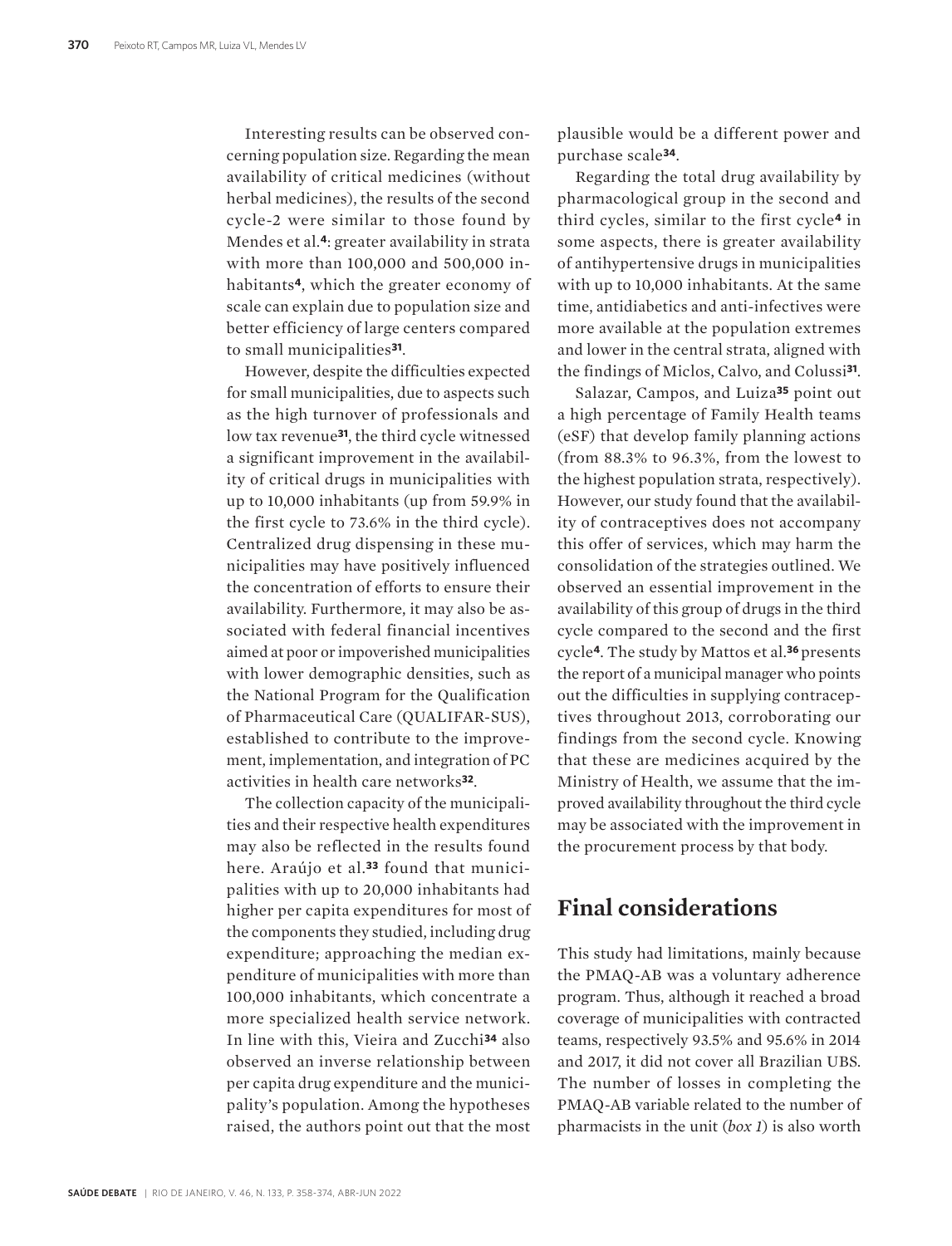mentioning, which is why the combination with the CNES was necessary, which also has numerous weaknesses such as the possibility of obsolete data. Other limitations identified were the subjective aspect in the term used for the variable about the availability of drugs in sufficient quantity, where no explicit criterion was found for what would be considered a sufficient quantity; and the draw of lots to assess the availability of some drugs in the second cycle of the PMAQ-AB, thus hindering the analysis of the entire list of drugs and also implying disproportionality between the number of drugs per pharmacological group, especially for the psychotropic group.

The break in the longitudinal aspect of the measurement of which professional dispenses the units' medicines was also a significant limitation since the variable was identified only in the second cycle of the PMAQ-AB. It is also worth noting that the instrument did not allow differentiating between pharmacies and dispensaries, as there was no legal requirement for the pharmacist for the latter.

On the other hand, the national scope, the possibility of analysis by municipal size, and the combination of several dimensions (availability, service structure, and the pharmacist's presence) are the strengths of this study.

We managed to bring to the debate the relevance of the pharmacist as a component of the health teams that work in PHC in the SUS by combining data from the PMAQ-AB with those from the CNES. The presence of this professional in the health units enhances the availability of medicines and leads to favorable structural issues of PHC pharmacy services. However, it is still necessary to demonstrate better at the national level the inclusion of pharmacists in the care process and its association with health outcomes.

It is essential to transcend the logic of ensuring the presence of the pharmacist as a mere legal requirement devoid of practical meaning, directing efforts towards health

outcomes for individuals, families, and the community. It is essential to promote the inclusion of the pharmacist as an integral part of the health team. It is argued that the pharmacist's role in PHC transcends the walls of the service, engaging in activities such as matrix support for the team, actions in the community, and home visits**21**. Such aspects are not covered by the legislation, which provides for actions only in the pharmacy's physical space. Achieving such advances requires broadening the discussion involving actors such as SUS management bodies, class bodies, and society.

Finally, it is worth emphasizing the critical role of the PMAQ-AB in using several indicators within the PHC. Without a proposed equivalent replacement, the regrettable discontinuity of the program in 2019 interrupted the possibility of future longitudinal analyses with national indicators that addressed management and health care aspects in the PHC.

#### **Acknowledgments**

We are grateful to the *Stricto Sensu* Graduate Program in Public Health at the Sérgio Arouca National School of Public Health (PPG-SP/ ENSP) for supporting the publication and translation of this paper.

## **Collaborators**

Peixoto RT (0000-0002-9362-3770) \* and Campos MR (0000-0002-7443-5977)\* contributed to the design, calculations, data analysis, and drafting and approval of the final version of the manuscript. Luiza VL (0000-0001-6245- 7522)\* contributed to the design, data analysis, participation in drafting the paper, and approving the final version of the manuscript. Mendes LV (0000-0002-9027-0287) \* contributed to data analysis and review of the final version of the manuscript.  $\blacksquare$ 

\*Orcid (Open Researcher and Contributor ID).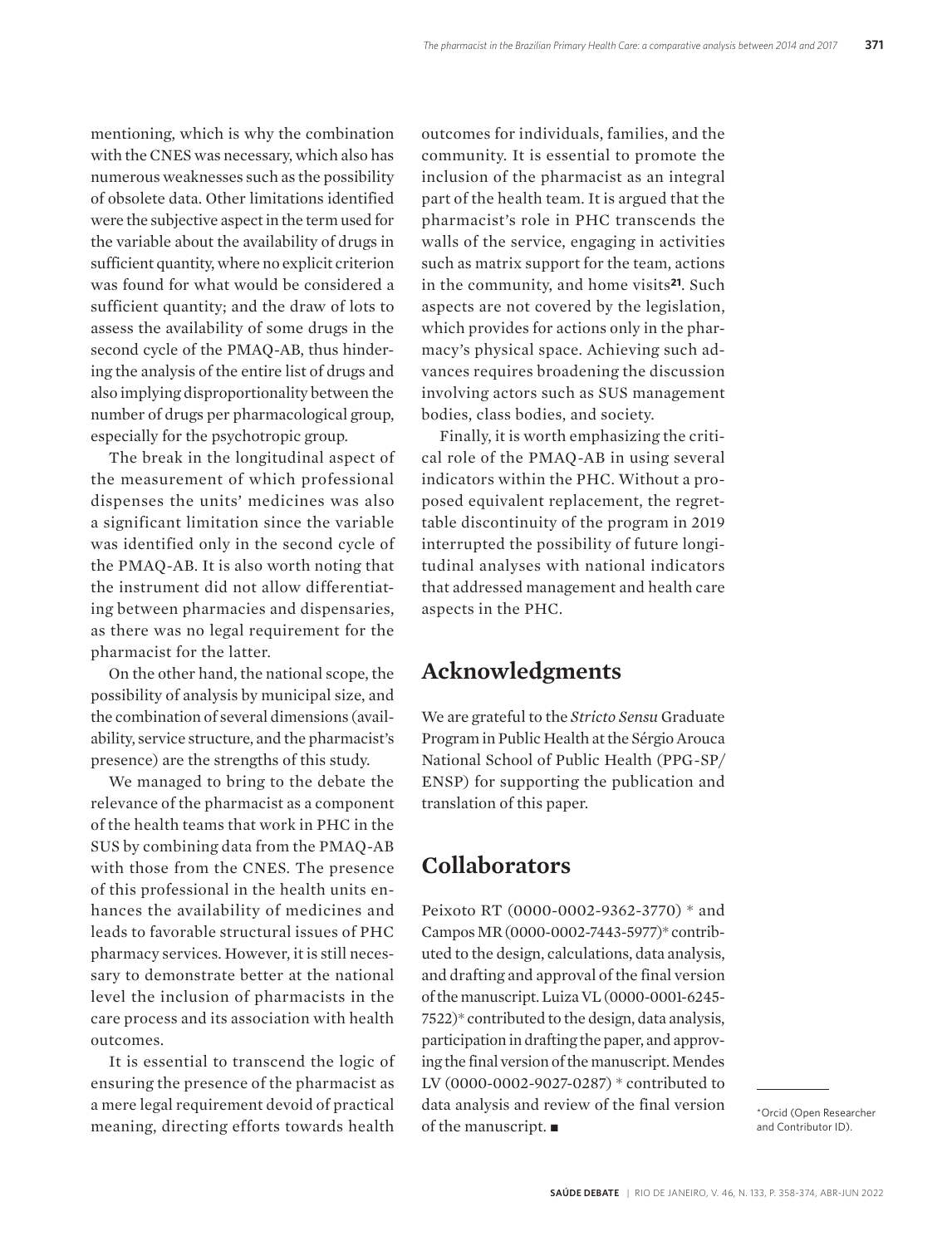#### **References**

- 1. Campos RTO, Ferrer AL, Gama CAP, et al. Avaliação da qualidade do acesso na atenção primária de uma grande cidade brasileira na perspectiva dos usuários. Saúde debate. [acesso em 2019 nov 12]; 38(esp):252- 264. Disponível em: https://www.scielo.br/j/sdeb/a/ JC63pCCBWxw8kfdrKTqfsgH/abstract/?lang=pt.
- 2. Brasil. Ministério da Saúde. Portaria no 2.436, de 21 de setembro de 2017. Aprova a Política Nacional de Atenção Básica, estabelecendo a revisão de diretrizes para a organização da Atenção Básica, no âmbito do Sistema Único de Saúde (SUS). Diário Oficial da União. 22 Set 2017.
- 3. Escorel S, Giovanella L, Mendonça MHM, et al. O Programa de Saúde da Família e a construção de um novo modelo para a atenção básica no Brasil. Rev. Panam. Salud Pública. 2007 [acesso em 2019 nov 12]; (21):164-176. Disponível em: https://iris.paho.org/ handle/10665.2/9334.
- 4. Mendes LV, Campos MR, Chaves GC, et al. Disponibilidade de medicamentos nas unidades básicas de saúde e fatores relacionados: uma abordagem transversal. Saúde debate. 2014 [acesso em 2019 nov 12]; 38(esp):109-123. Disponível em: https://www.scielo.br/j/sdeb/a/n4Nwv8hcvy7MLNsXTFDC8hr/ abstract/?lang=pt#.
- 5. Brasil. Ministério da Saúde. Portaria n° 154, de 24 de janeiro de 2008. Cria os Núcleos de Apoio à Saúde da Família – NASF. Diário Oficial da União. 25 Jan 2008.
- 6. Barberato LC, Scherer MDA, Lacourt RMC. O farmacêutico na atenção primária no Brasil: uma inserção em construção. Ciênc. Saúde Colet. 2018 [acesso em 2019 nov 12]; (24):3717-3726. Disponível em: https://www. cienciaesaudecoletiva.com.br/artigos/o-farmaceutico-na-atencao-primaria-no-brasil-uma-insercao-em- -construcao/16679?id=16679#:~:text=H%C3%A1%20 predom%C3%ADnio%20do%20isolamento%20 do,e%20normativas%20no%20cen%C3%A1rio%20 nacional.
- 7. Araújo PS, Costa EA, Guerra Junior AA, et al. Pharmaceutical care in Brazil's primary health care. Rev. Saúde Pública. 2017 [acesso em 2020 set 24]; 51(supl2):6s. Disponível em: https://www.revistas.usp.br/rsp/article/view/139748.
- 8. Brasil. Lei nº 13.021, de 08 de agosto de 2014. Dispõe sobre o exercício e a fiscalização das atividades farmacêuticas. Diário Oficial da União – Edição Extra. 11 Ago 2014.
- 9. Brasil. Lei nº 5991, de 17 de dezembro de 1973. Dispõe sobre o Controle Sanitário do Comércio de Drogas, Medicamentos, Insumos Farmacêuticos e Correlatos, e dá outras Providências. Diário Oficial da União. 19 Dez 1973.
- 10. Carvalho MN, Álvares J, Costa KS, et al. Workforce in the pharmaceutical services of the primary health care of SUS, Brazil. Rev. Saúde Pública. 2017 [acesso em 2019 nov 12]; 51(supl2):16s. Disponível em: https://www.revistas.usp.br/rsp/article/view/139750.
- 11. Melo DO, Castro LLC. A contribuição do farmacêutico para a promoção do acesso e uso racional de medicamentos essenciais no SUS. Ciênc. Saúde Colet. 2017 [acesso em 2019 nov 12]; (22):235-244. Disponível em: http://www.cienciaesaudecoletiva.com.br/ artigos/a-contribuicao-do-farmaceutico-para-a-promocao-do-acesso-e-uso-racional-de-medicamentos- -essenciais-no-sus/15351.
- 12. Peixoto RT. Influência do Farmacêutico nos Serviços de Farmácia da Atenção Primária à Saúde no Brasil: análise comparativa entre ciclos do PMAQ-AB (2014- 2017). Rio de Janeiro: Fundação Oswaldo Cruz. Escola Nacional de Saúde Pública Sergio Arouca; 2021.
- 13. Instituto Brasileiro de Geografia e Estatística. Panorama das cidades. [acesso em 2021 abr 1]. Disponível em: https://cidades.ibge.gov.br/brasil/panorama.
- 14. World Health Organization. WHO Medicines Strategy 2008-2013. [acesso em 2020 dez 7]. Disponível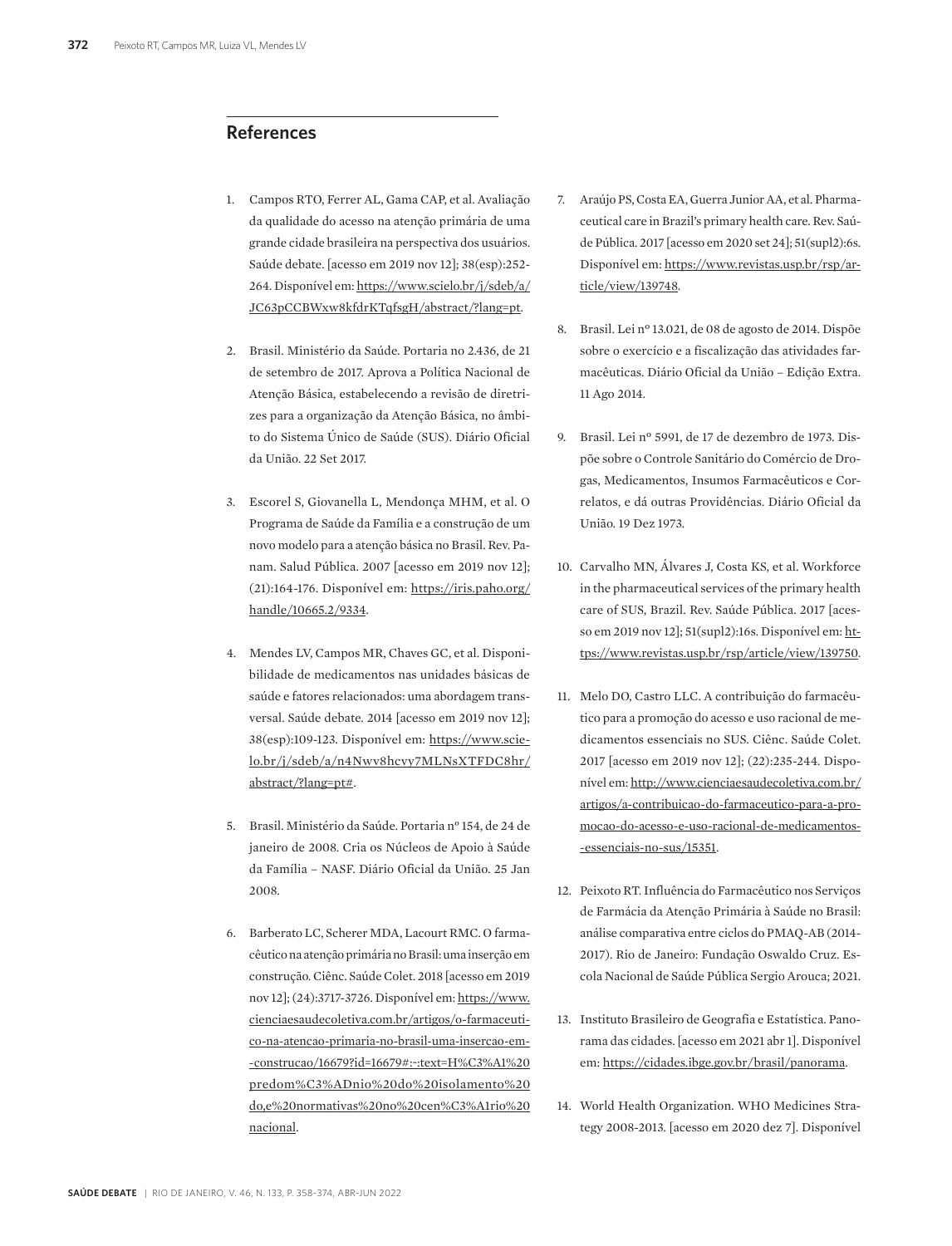em: https://www.who.int/medicines/publications/ Medicines\_Strategy\_draft08-13.pdf.

- 15. Leite SN, Bernardo NLM C, Álvares J, et al. Medicine dispensing service in primary health care of SUS. Rev. Saúde Pública. 2017 [acesso em 2020 nov 16]; 51(supl2):11s. Disponível em: https://www.revistas. usp.br/rsp/article/view/139757.
- 16. Faleiros DR, Silva GD. Gestão Racional da Assistência Farmacêutica: Farmácia de Minas. In: Assistência Farmacêutica: Gestão e prática para profissionais da saúde. Rio de Janeiro: Editora Fiocruz; 2014.
- 17. Pereira VOM, Acurcio FA, Guerra Júnior AA, et al. Perfil de utilização de medicamentos por indivíduos com hipertensão arterial e diabetes mellitus em municípios da Rede Farmácia de Minas. Cad. Saúde Pública. 2012 [acesso em 2020 nov 16]; 28:1546-1558. Disponível em: https://www.scielo.br/j/csp/a/rRHh6dm4ydk8d5hpqXqRmmg/abstract/?lang=pt.
- 18. Conselho Regional de Farmácia do Estado do Rio de Janeiro; Conselhos Municipais de Secretarias de Saúde do Rio de Janeiro. Relatório Final dos Seminários Regionais de Assistência Farmacêutica no Sistema Único de Saúde. Rio de Janeiro: CRF-RJ; Cosems- -RJ; 2020.
- 19. Federación Internacional Farmacéutica; Organización Mundial de la Salud. Directrices conjuntas FIP/ OMS sobre Buenas Prácticas en Farmacia: Estándares para la calidad de los servicios farmacéuticos. La Haya,Holanda: FIP; 2011.
- 20. Organización Panamericana de la Salud. Propuesta de Plan Básico de Educación Farmacéutica y Competencias del Farmacéutico para la Práctica Profesional. Washington, DC: OPS; 2017.
- 21. Brasil. Ministério da Saúde, Secretaria de Atenção Primária à Saúde, Departamento de Saúde da Família. Gestão do Cuidado Farmacêutico na Atenção Básica. 1. ed. Brasília, DF: Ministério da Saúde; 2019.
- 22. Organización Panamericana de la Salud. Servicios farmacéuticos basados en la atención primaria de

salud. Documento de posición de la OPS/OMS. Washington, DC: OPS; 2013.

- 23. Lima MG, Álvares J, Guerra Junior AA, et al. Indicators related to the rational use of medicines and its associated factors. Rev. saúde pública. 2017 [acesso em 2020 nov 16]; 51(supl2):23s. Disponível em: https://www.revistas.usp.br/rsp/article/view/139771.
- 24. Bermudez JAZ, Esher A, Osorio-de-Castro CGS, et al. Assistência Farmacêutica nos 30 anos do SUS na perspectiva da integralidade. Ciênc. Saúde Colet. 2018 [acesso em 2019 nov 12]; (23):1937-1949. Disponível em: http://www.cienciaesaudecoletiva.com.br/artigos/assistencia-farmaceutica-nos-30-anos-do-sus- -na-perspectiva-da-integralidade/16732.
- 25. Leite SN, Manzini F, Álvares J, et al. Infrastructure of pharmacies of the primary health care in the Brazilian Unified Health System: Analysis of PNAUM – Services data. Rev. saúde pública. 2017 [acesso em 2020 nov 16]; 51(supl2):13s. Disponível em: https:// www.revistas.usp.br/rsp/article/view/139755.
- 26. Nascimento RCRM, Álvares J, Guerra Junior AA, et al. Availability of essential medicines in primary health care of the Brazilian Unified Health System. Rev. saúde pública. 2017 [acesso em 2020 nov 16]; 51(supl2):10s. Disponível em: https://www.revistas. usp.br/rsp/article/view/139736.
- 27. Emmerick ICM, Luiza VL, Camacho LAB, et al. Access to medicines for acute illness in middle income countries in Central America. Rev. saúde pública. 2013 [acesso em 2020 nov 16]; (47):1069-1079. Disponível em: https://www.scielosp.org/article/rsp/2013. v47n6/1069-1079/en/.
- 28. World Health Organization. Global status report on noncommunicable diseases 2014: Attaining the nine global noncommunicable diseases targets; a shared responsibility. Geneva, Switzerland: World Health Organization; 2014.
- 29. Brasil. Ministério da Saúde, Secretaria de Ciência, Tecnologia e Insumos Estratégicos. PNAUM - Pesquisa Nacional sobre o Acesso, Utilização e Promoção